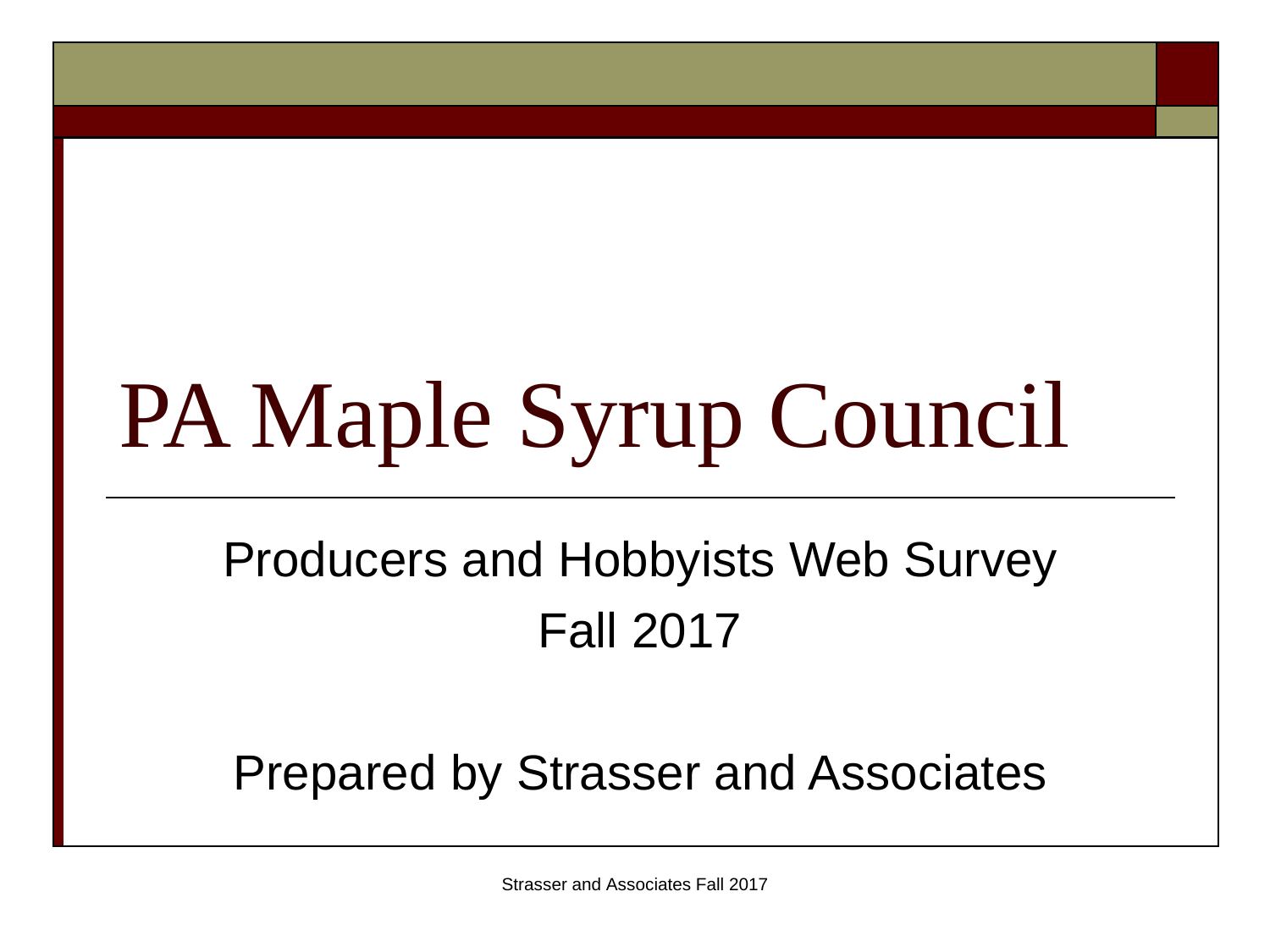# Introduction

Methodology

- Web survey was conducted among Producers and Hobbyists in Fall 2017
- $\triangleright$  Sample was provided by Maple Syrup including
	- 133 total with e-mail
	- Initial survey was sent 9.12.17 with three reminders sent through Sept and early Oct.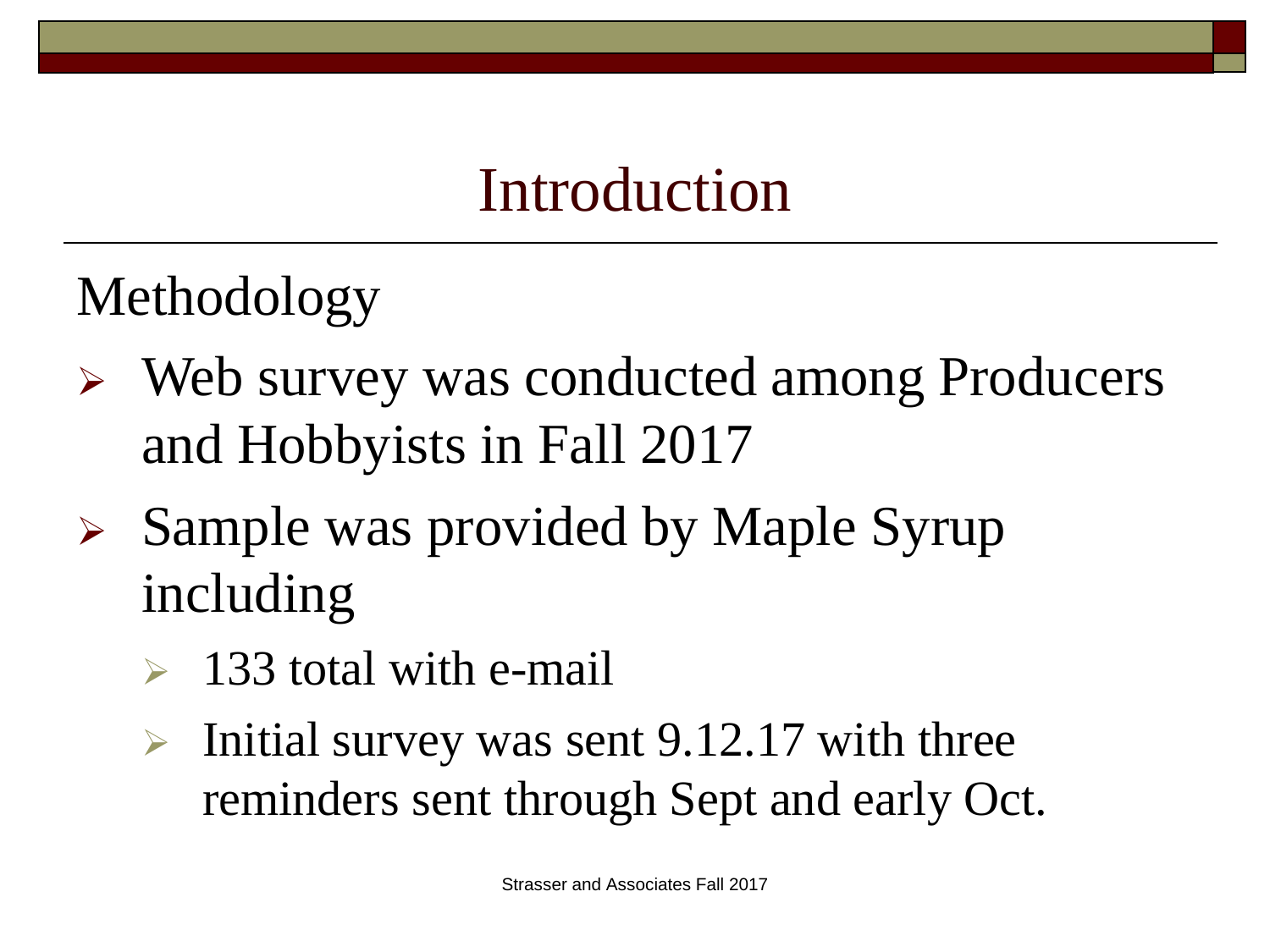# Introduction – Cont'd

- $\triangleright$  Survey results
	- $\triangleright$  69 members opened the e-mail
	- 48 members never opened e-mail
	- $\geq 12$  member e-mail bounced back
	- $\geq 4$  members opted out did not respond
	- $\triangleright$  42 completes and 1 partial complete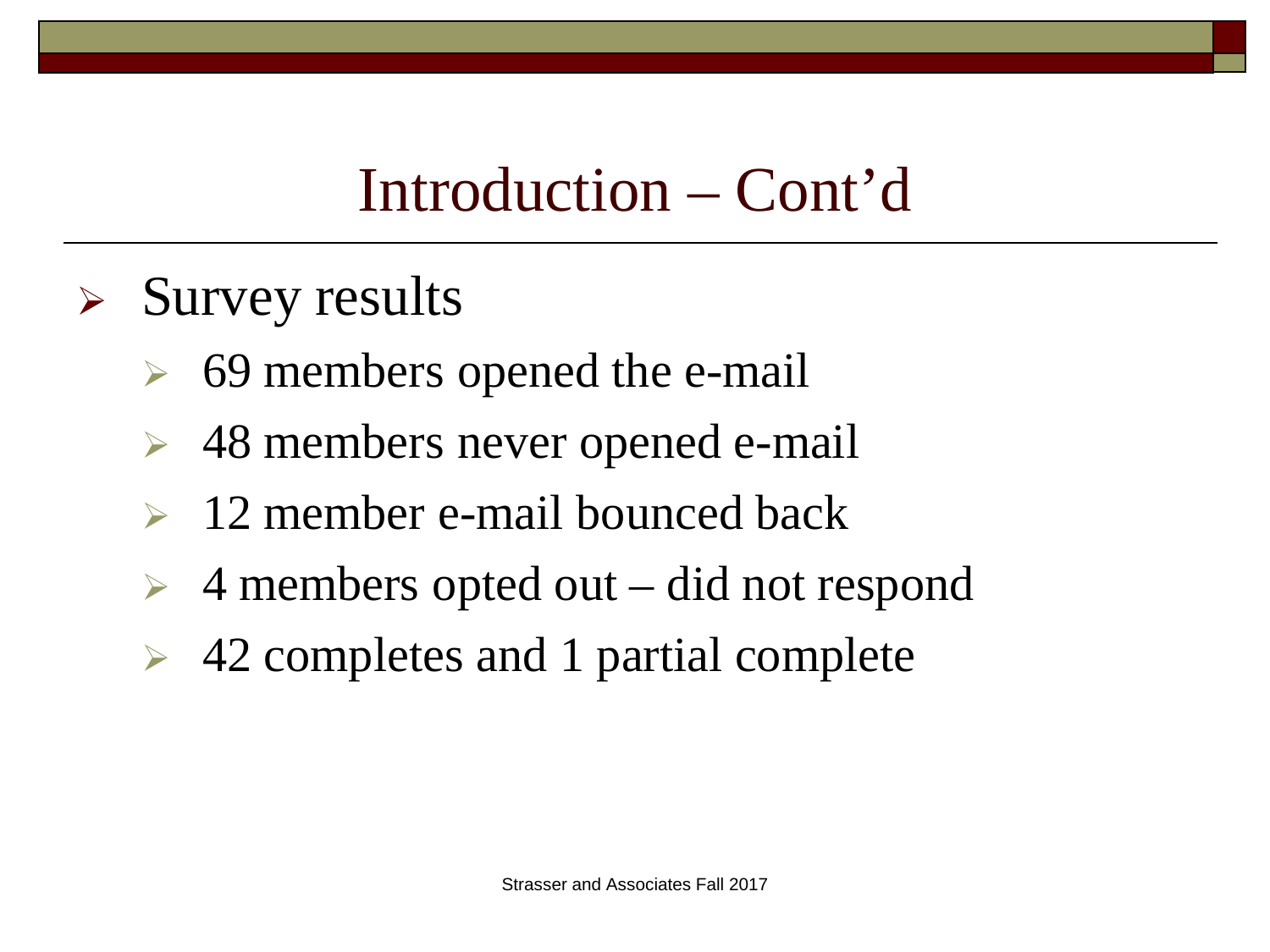# Do you consider yourself to be a?

 $N=43$ 



Majority of responders were producers with little response from the Hobbyist group. Potential for the Maple Association to reach out and engage Hobbyists and non-responding producers.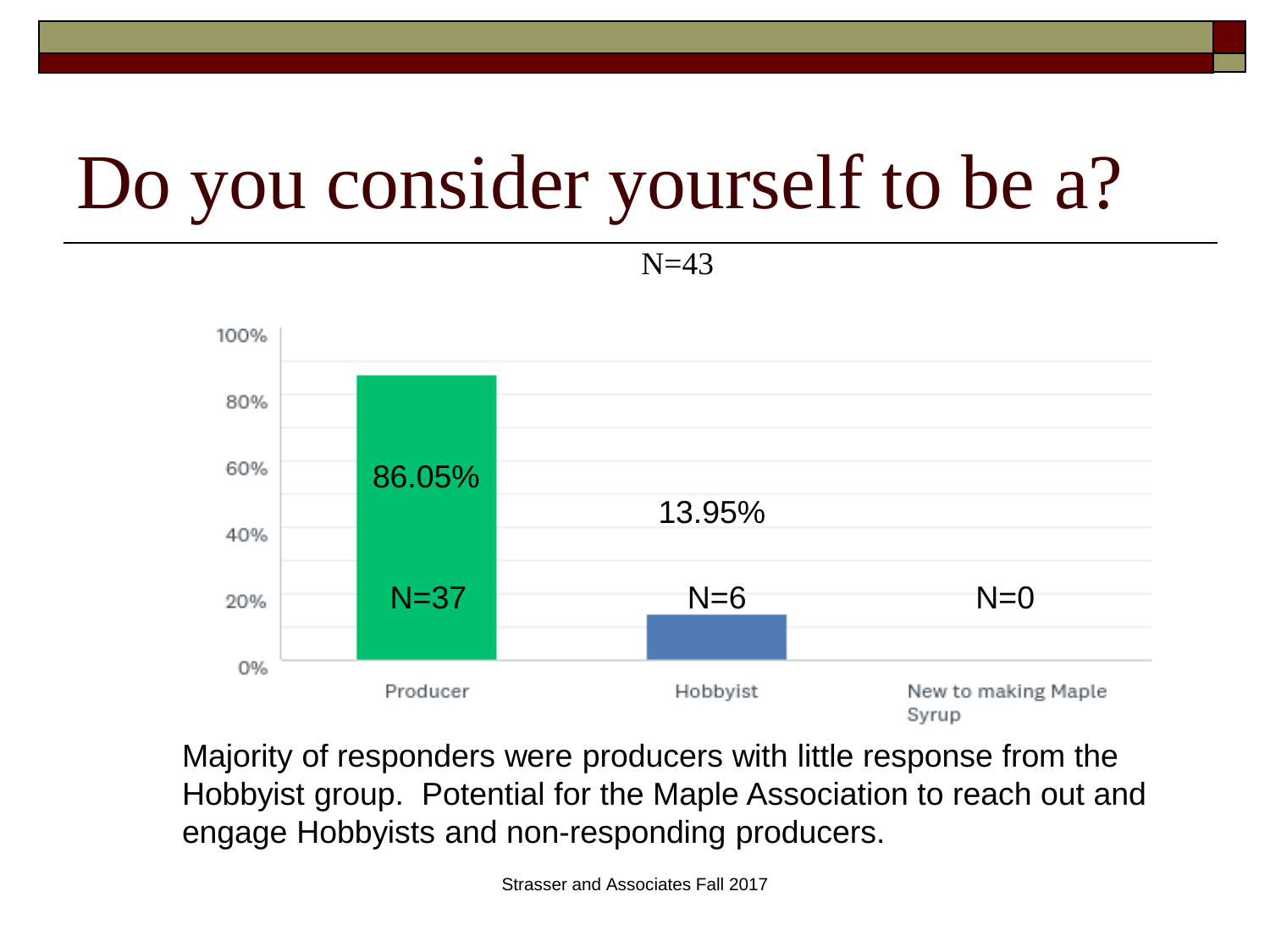# In what Regional Maple Association do you reside?



All responders were associated with a region, except one responder is from Dauphin County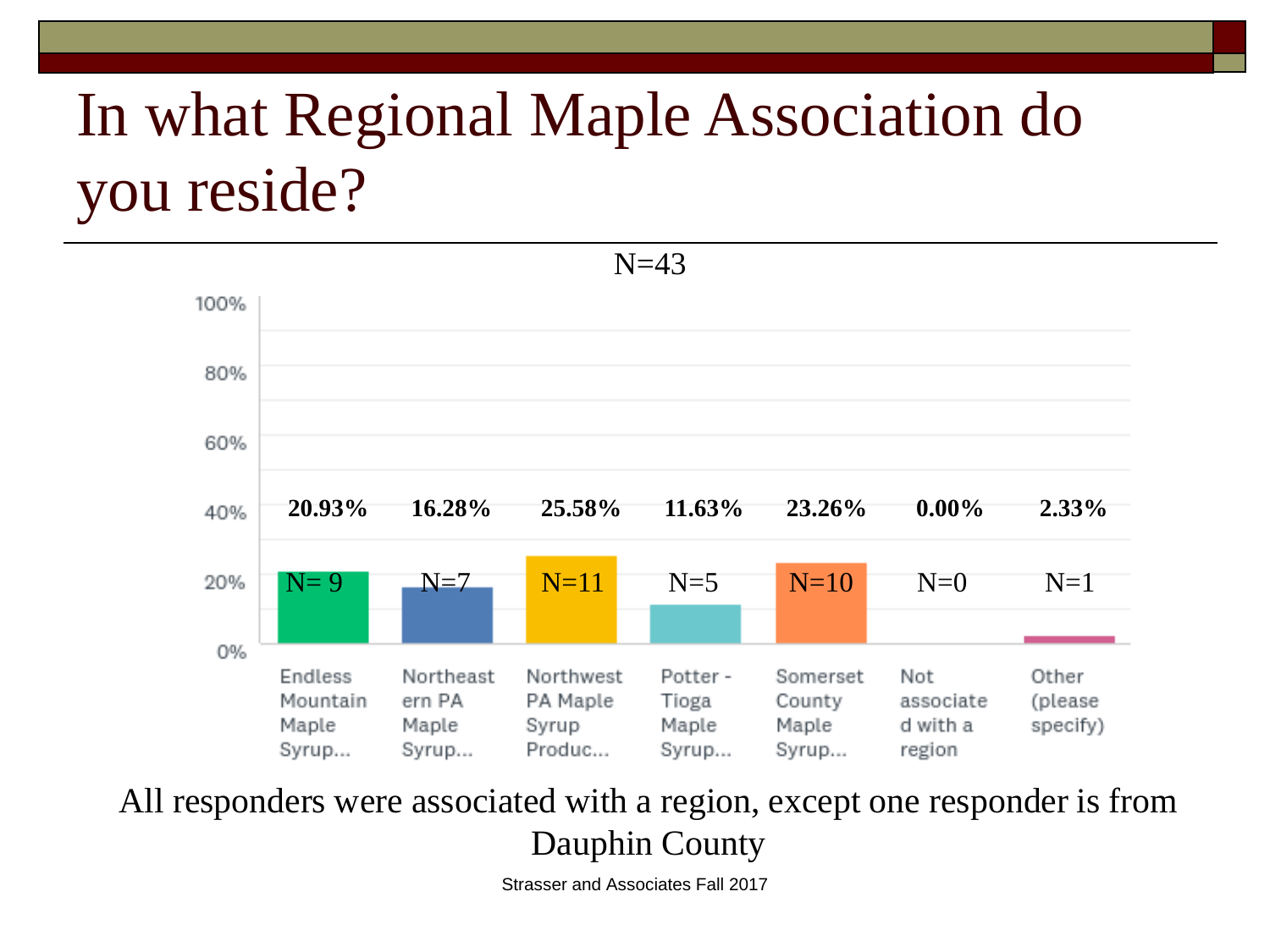# In the last year, have you attended/participated in any of the following events?

 $N=43$ 

100% 80% 60% **58% 42% 19% 81% 28% 72% 23% 77% 2% 98%** 40% N=25 N=18 N=8 N=35 N=12 N=31 N=10 N=33 N=1 N=4220% 0% PA Farm Show PA PA State Lake Erie IMSI/NAMSC Agricultural Maple Tour Maple Expo Convention Progress Days

Yes No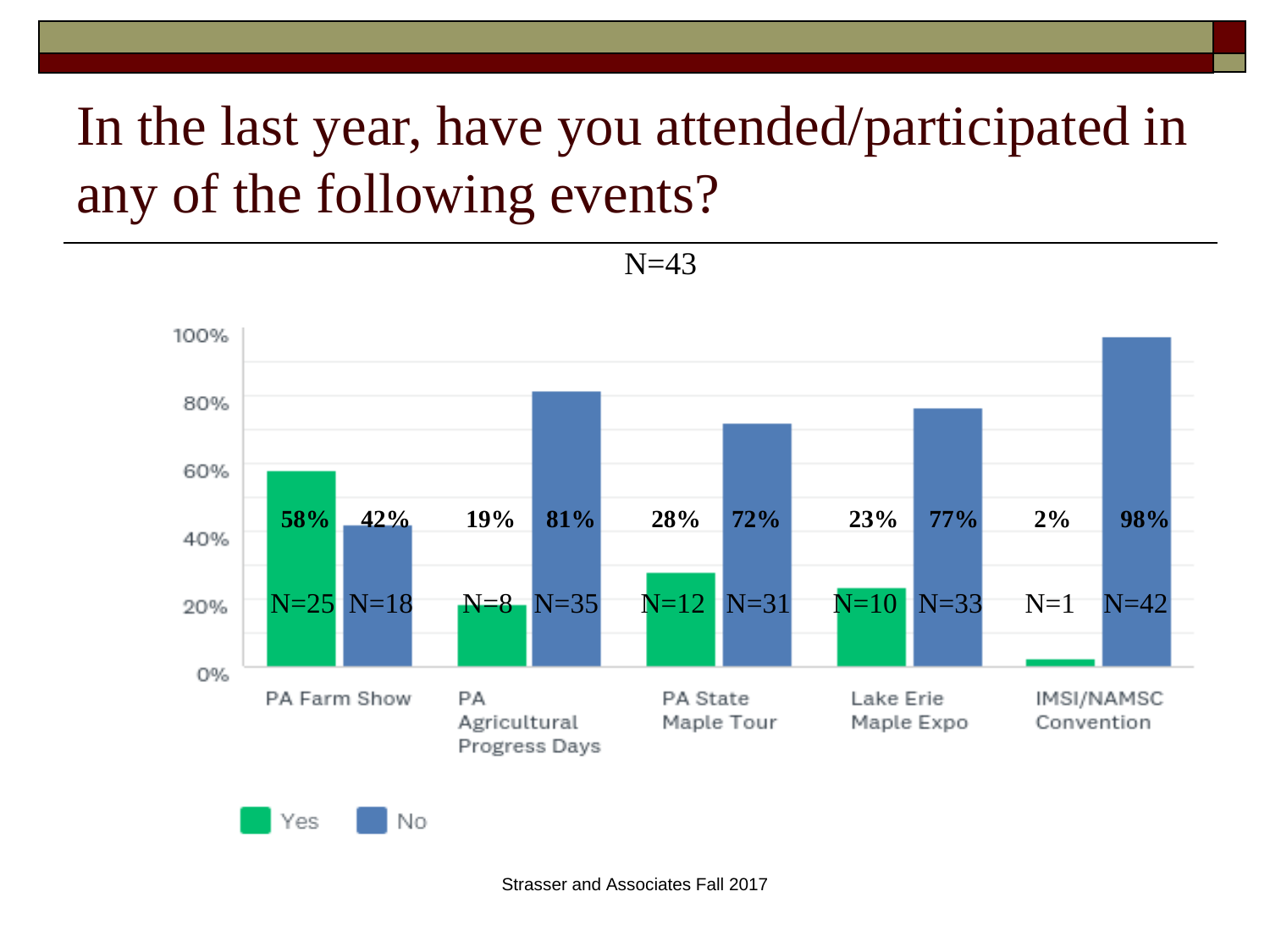In the last year, have you attended/participated in any of the following events? Cont'd

- $\triangleright$  A little over half of respondents participate in the PA Farm Show.
- $\triangleright$  Other events are not well attended providing opportunities for learning and marketing PA Maple products to members and attendees.
- Maple Council should make sure members are aware of these events and topics being addressed that would add value to PA maple producers and hobbyists.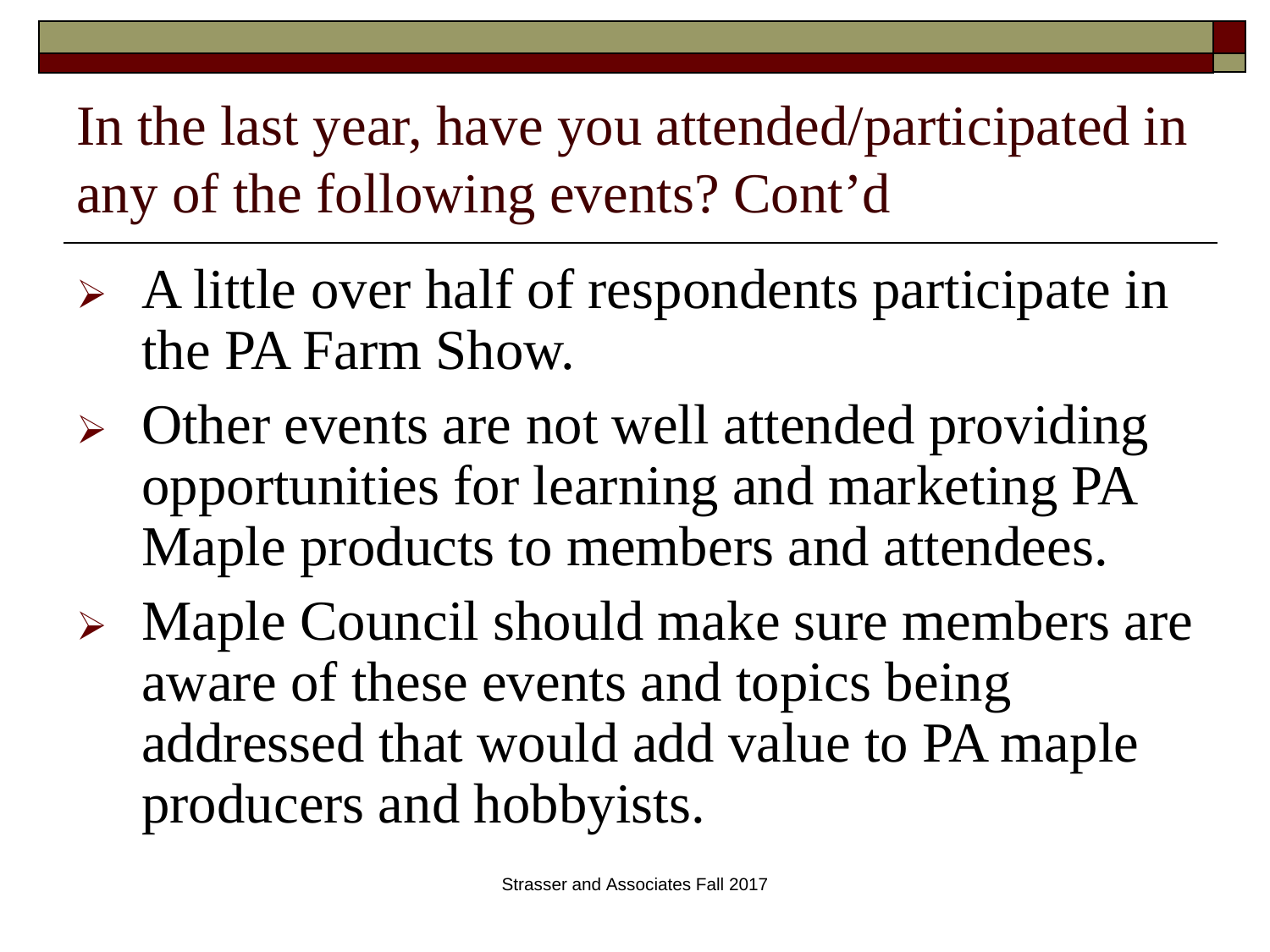#### How frequently do you use the below marketing tools to market your maple products to consumers?

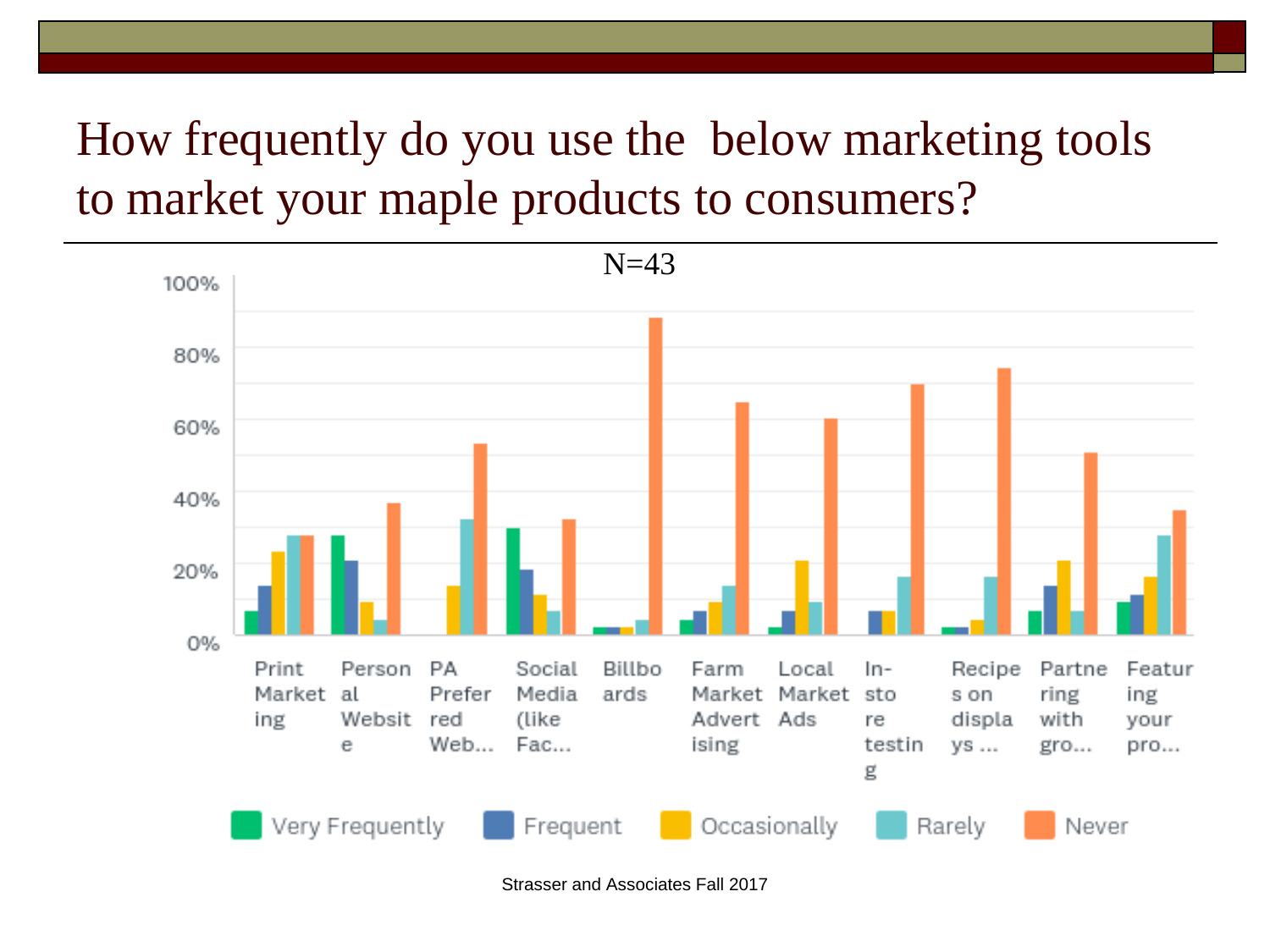How frequently do you use the below marketing tools to market your maple products to consumers? Cont'd

- $\triangleright$  The majority of members rarely or never do any types of marketing tools to market maple products to consumers.
- $\triangleright$  There are many missed opportunities to promote maple products not being utilized by the association to promote there products to consumers.
- $\triangleright$  The next slides will provide a better picture of the numbers promoting and not promoting maple products.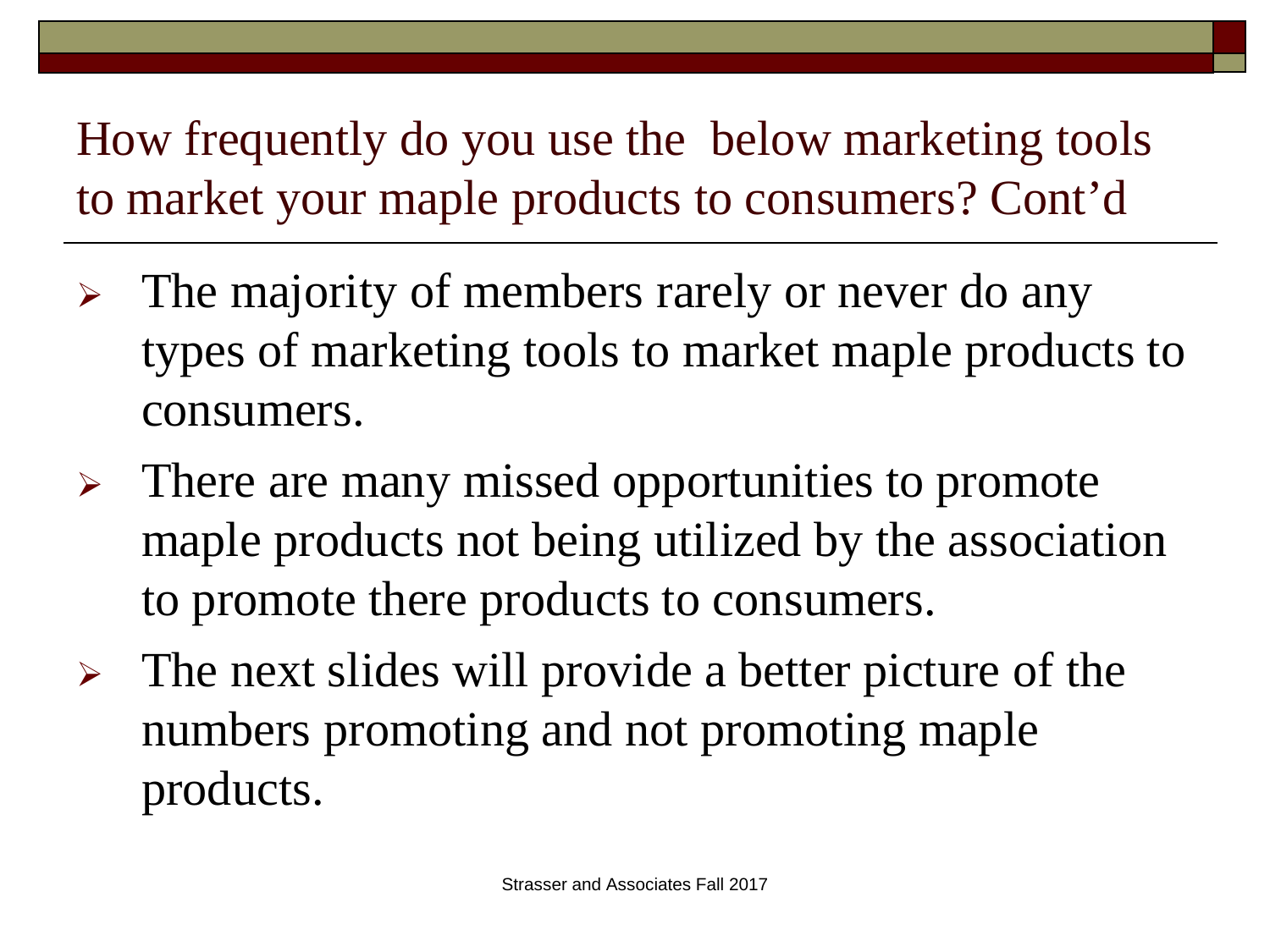## How frequently do you use the below marketing tools to market your maple products to consumers? Cont'd

|                                   | Very           | Frequently | Occasionally | Rarely         | <b>Never</b>  |
|-----------------------------------|----------------|------------|--------------|----------------|---------------|
|                                   | Frequently     |            |              |                |               |
| <b>Print Marketing</b>            | 3              | 6          | <b>10</b>    | 12             | 12            |
|                                   | 6.98%          | 13.95%     | 23.26%       | 27.91%         | 27.91%        |
| Personal                          | 12             | 9          | 4            | $\overline{2}$ | <b>16</b>     |
| Website                           | 27.91%         | 20.93%     | 9.30%        | $4.65\%$       | 37.21%        |
| PA. Preferred                     | 0              | 0          | 6            | 14             | 23            |
| Website                           | $0.00\%$       | $0.00\%$   | 13.95%       | <b>32.56%</b>  | 53.49%        |
| Social Media (FB and              | 13             | 8          | 5            | 3              | 14            |
| Twitter)                          | 30.23%         | 18.60%     | 11.63%       | 6.98%          | <b>32.56%</b> |
| <b>Billboards</b>                 |                |            |              | $\overline{2}$ | 38            |
|                                   | $2.33\%$       | $2.33\%$   | $2.33\%$     | $4.65\%$       | 88.37%        |
| <b>Farm Market</b><br>Advertising | $\overline{2}$ | 3          | 4            | 6              | 28            |
|                                   | 4.65%          | 6.98%      | 9.30%        | 13.95%         | 65.12%        |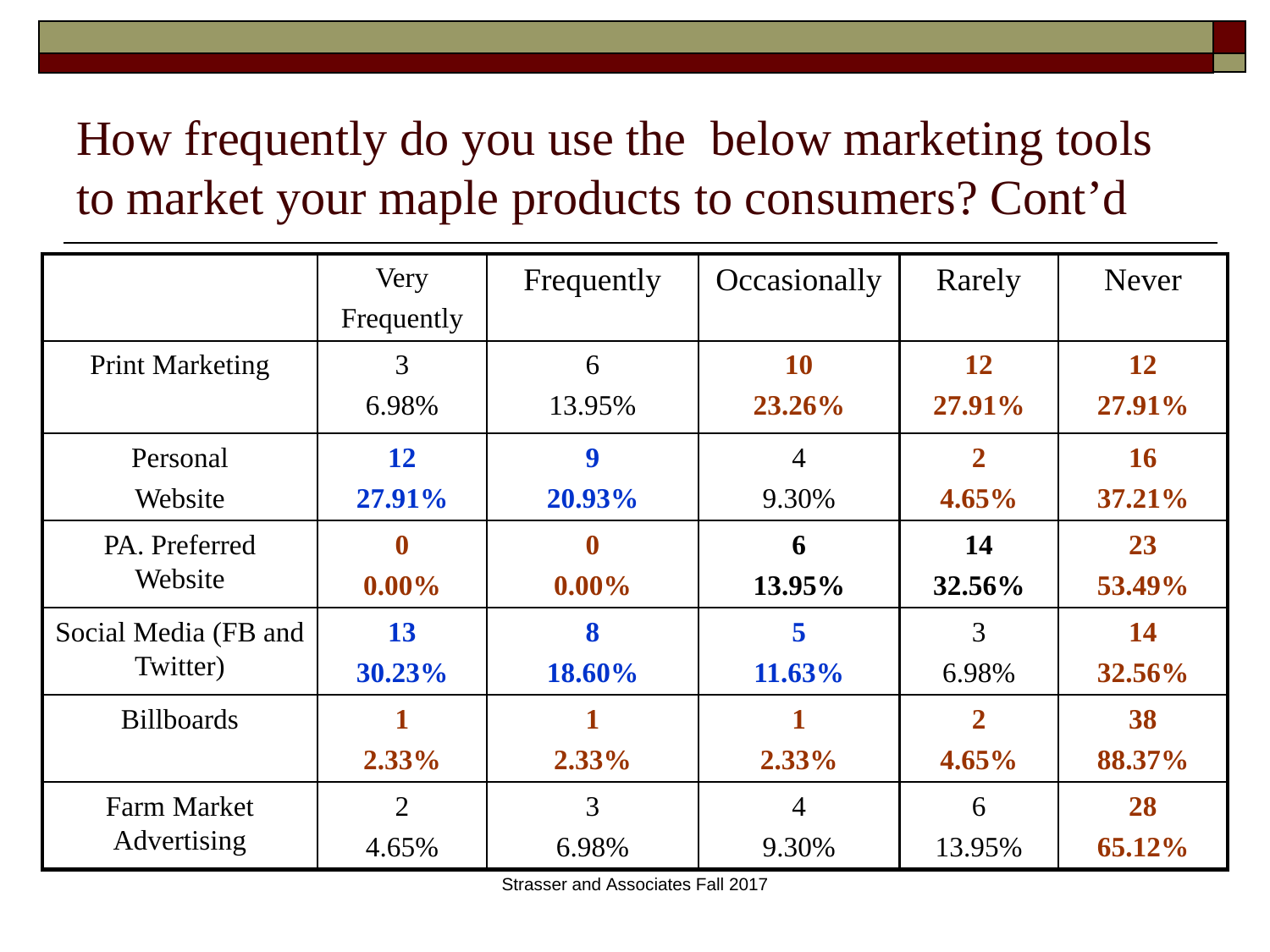### How frequently do you use the below marketing tools to market your maple products to consumers? Cont'd

|                                          | Very       | Frequently | Occasionally   | Rarely    | <b>Never</b> |
|------------------------------------------|------------|------------|----------------|-----------|--------------|
|                                          | Frequently |            |                |           |              |
| <b>Local Market Ads</b>                  |            | 3          | 9              |           | 26           |
|                                          | 2.33%      | 6.98%      | 20.93%         | 9.30%     | 27.47%       |
| In-store testing/tasting                 | $\bf{0}$   | 3          | 3              |           | 30           |
|                                          | $0.00\%$   | 6.98%      | 6.98%          | 16.28%    | 69.77%       |
| Recipes on display in                    |            |            | $\overline{2}$ |           | 32           |
| store                                    | 2.33%      | 2.33%      | 4.65%          | $16.28\%$ | 74.42%       |
| Partnering with grocery                  | 3          | 6          | 9              | 3         | 22           |
| store for local products                 | 6.98%      | 13.95%     | 20.93%         | 6.98%     | 51.16%       |
| Featuring your                           |            | 5          | 7              | 12        | 15           |
| products with other PA<br>local products | $9.30\%$   | 11.63%     | 16.28%         | 27.91%    | 34.88%       |

Strasser and Associates Fall 2017

#### **O – opportunities being missed for marketing O – being used by a few**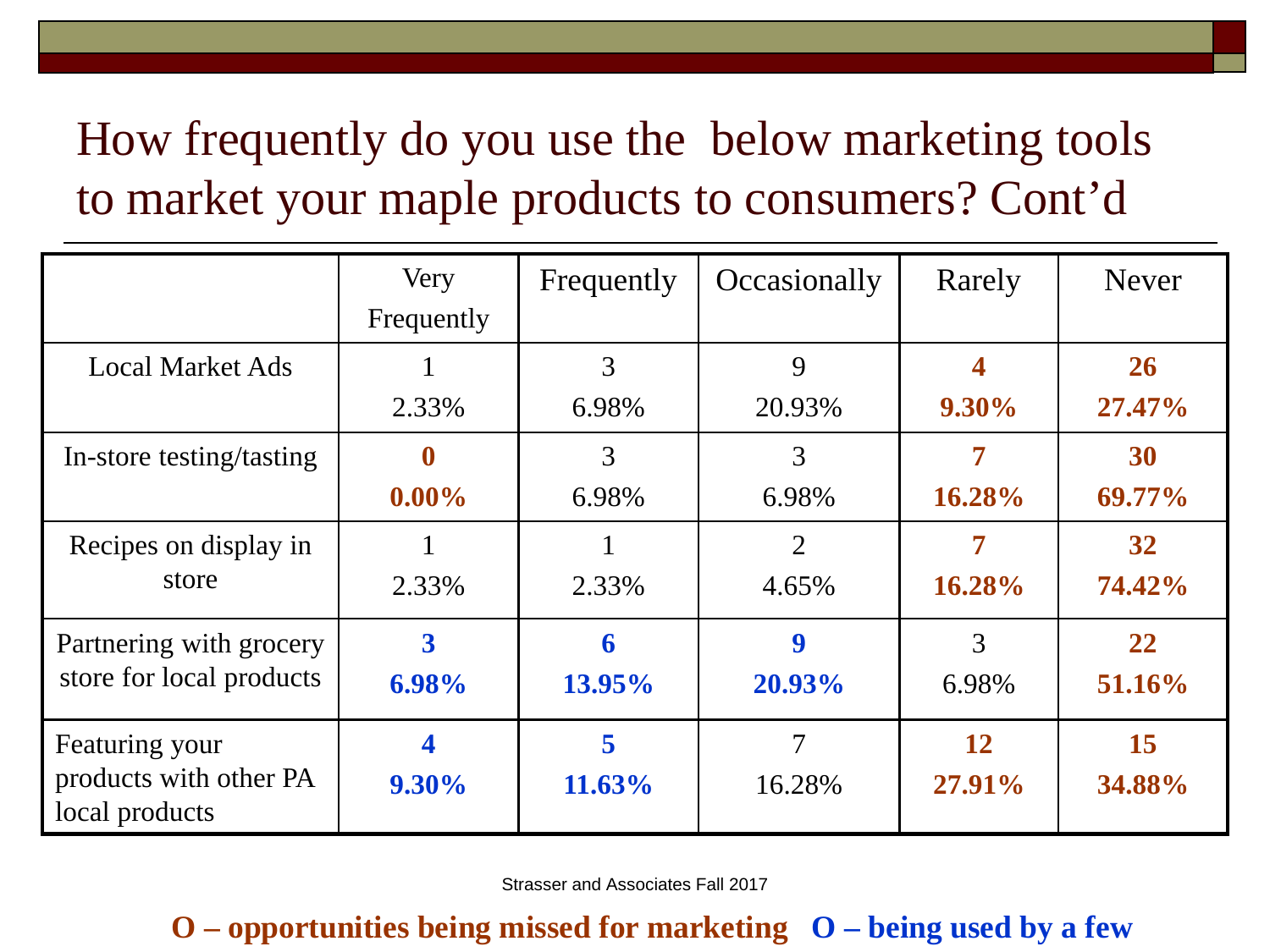Consumers use Maple Syrup in a variety of different ways. How aware are you of consumers using Maple Syrup in the following ways?

 $N=43$ 

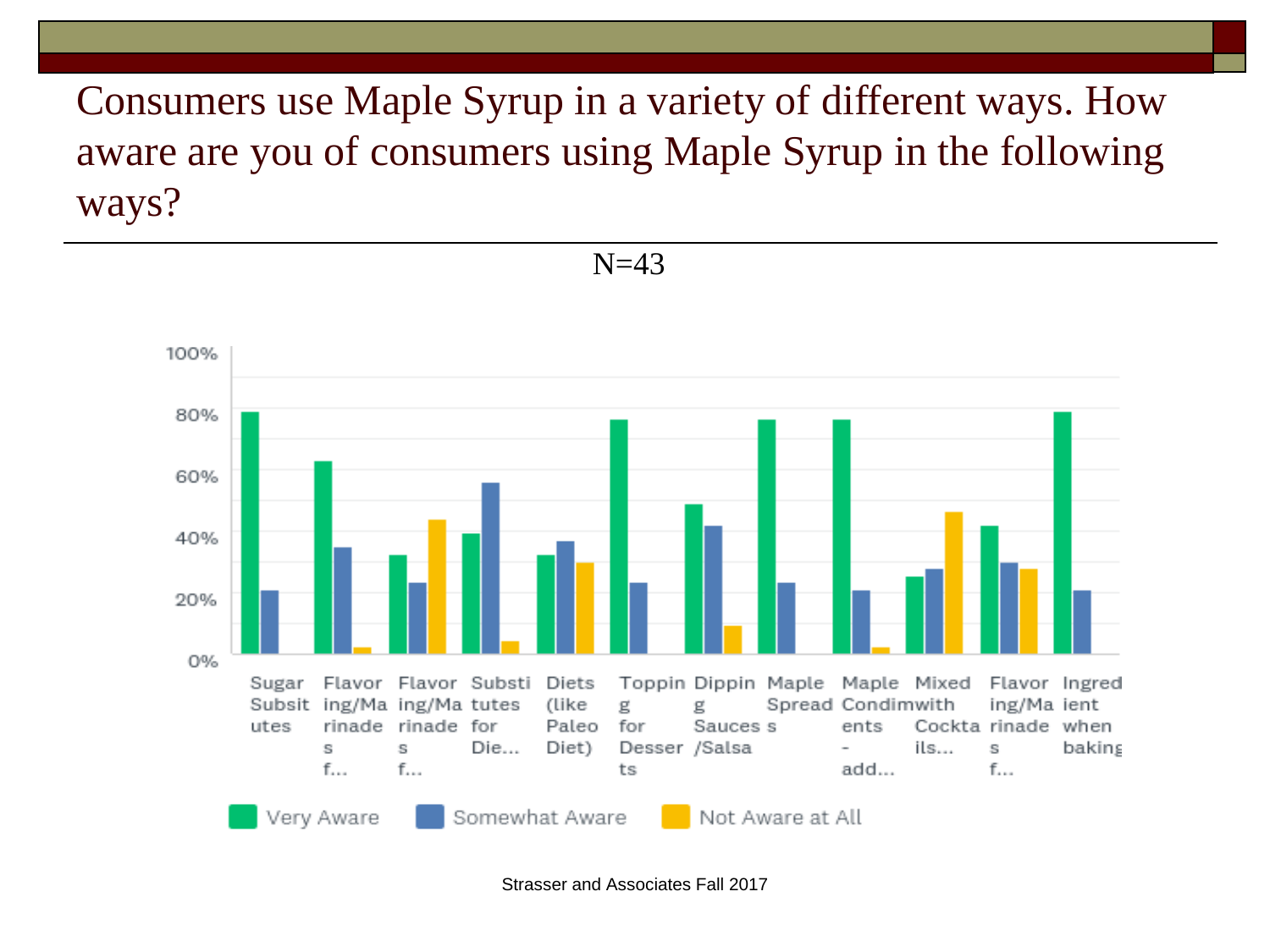Consumers use Maple Syrup in a variety of different ways. How aware are you of consumers using Maple Syrup in the following ways? Cont'd

|                                | <b>Very Aware</b> | <b>Somewhat Aware</b> | Not Aware At All |
|--------------------------------|-------------------|-----------------------|------------------|
| <b>Sugar Substitutes</b>       | 34                | 9                     |                  |
|                                | 79.07%            | 20.93%                | $0.00\%$         |
| Flavoring/Marinades for        | 27                | 15                    |                  |
| <b>Meats</b>                   | 62.79%            | 34.88%                | 2.33%            |
| Flavoring/Marinades for        | 14                | 10                    | 19               |
| Seafood                        | <b>32.56%</b>     | 23.26%                | 44.19%           |
| <b>Substitutes for Dietary</b> | 17                | 24                    | $\overline{2}$   |
| <b>Restrictions</b>            | 39.53%            | 55.81%                | 4.65%            |
| Diets (like Paleo Diet)        | 14                | 10                    | 13               |
|                                | 32.56%            | 23.26%                | 30.23%           |
| <b>Topping for Desserts</b>    | 33                | 10                    | $\Omega$         |
|                                | 76.74%            | 23.26%                | $0.00\%$         |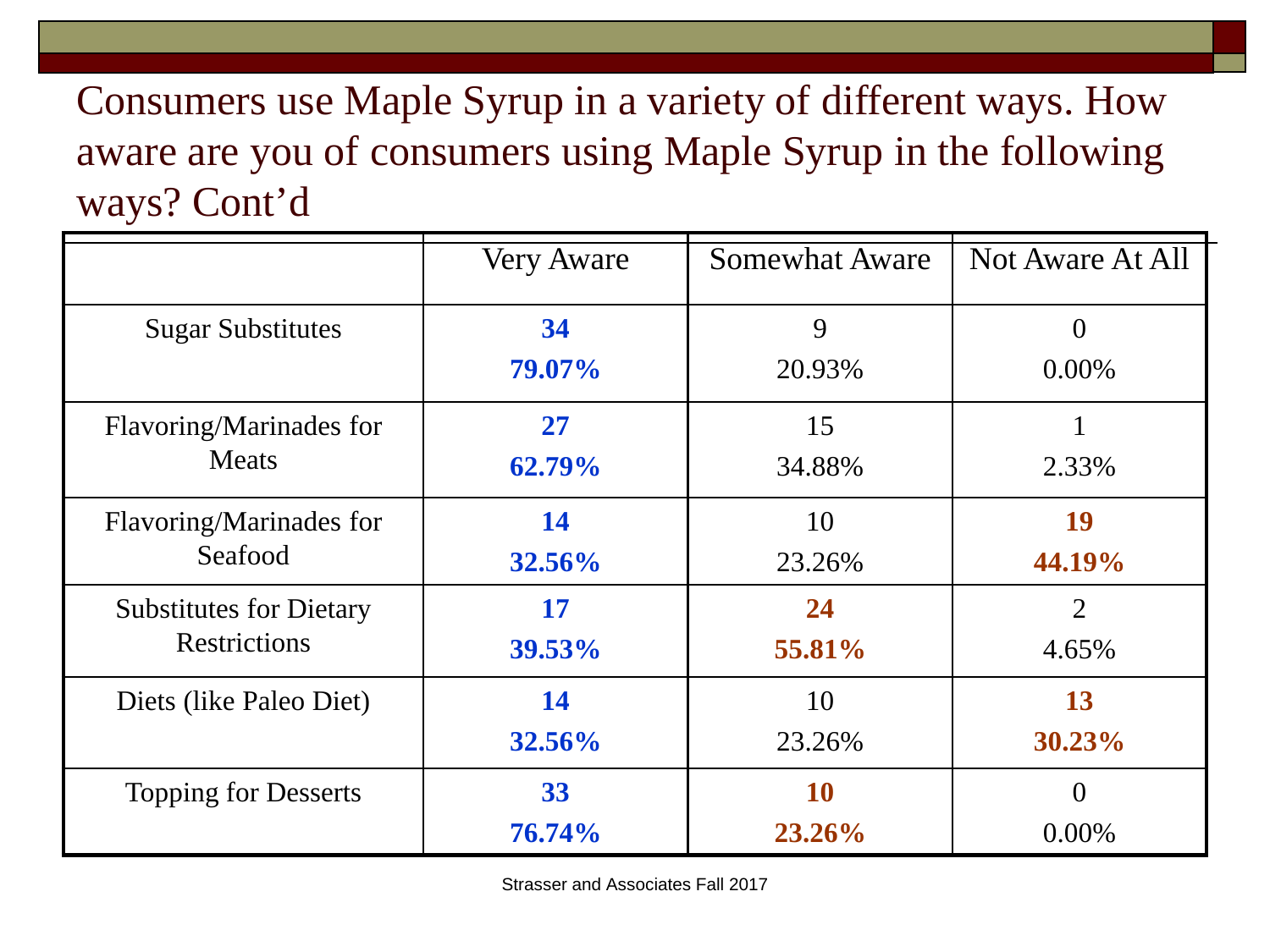Consumers use Maple Syrup in a variety of different ways. How aware are you of consumers using Maple Syrup in the following ways? Cont'd

|                                 | Very Aware | <b>Somewhat Aware</b> | Not Aware At All |
|---------------------------------|------------|-----------------------|------------------|
| Dipping Sauces/Salsa            | 21         | 18                    | 4                |
|                                 | 48.84%     | 41.86%                | 9.30%            |
| <b>Maple Spreads</b>            | 33         | <b>10</b>             | $\overline{0}$   |
|                                 | 76.74%     | 23.26%                | $0.00\%$         |
| Maple Condiments- adding to     | 33         | 9                     |                  |
| mustards, BBQ and ketchup, etc. | 76.74%     | 20.93%                | 2.33%            |
| Mixed with Cocktails – Maple    | 11         | 12                    | <b>20</b>        |
| Martini, etc                    | 25.58%     | 27.91%                | 46.51%           |
| Flavoring/Marinades for produce | 18         | 13                    | 12               |
|                                 | 41.86%     | 30.23%                | 27.91%           |
| Ingredient when baking          | 34         | 9                     | $\boldsymbol{0}$ |
|                                 | 79.09%     | 20.94%                | $0.00\%$         |

Strasser and Associates Fall 2017

 $O$  – Indicates opportunity for growth  $O$  – Opportunity for partnering and advertising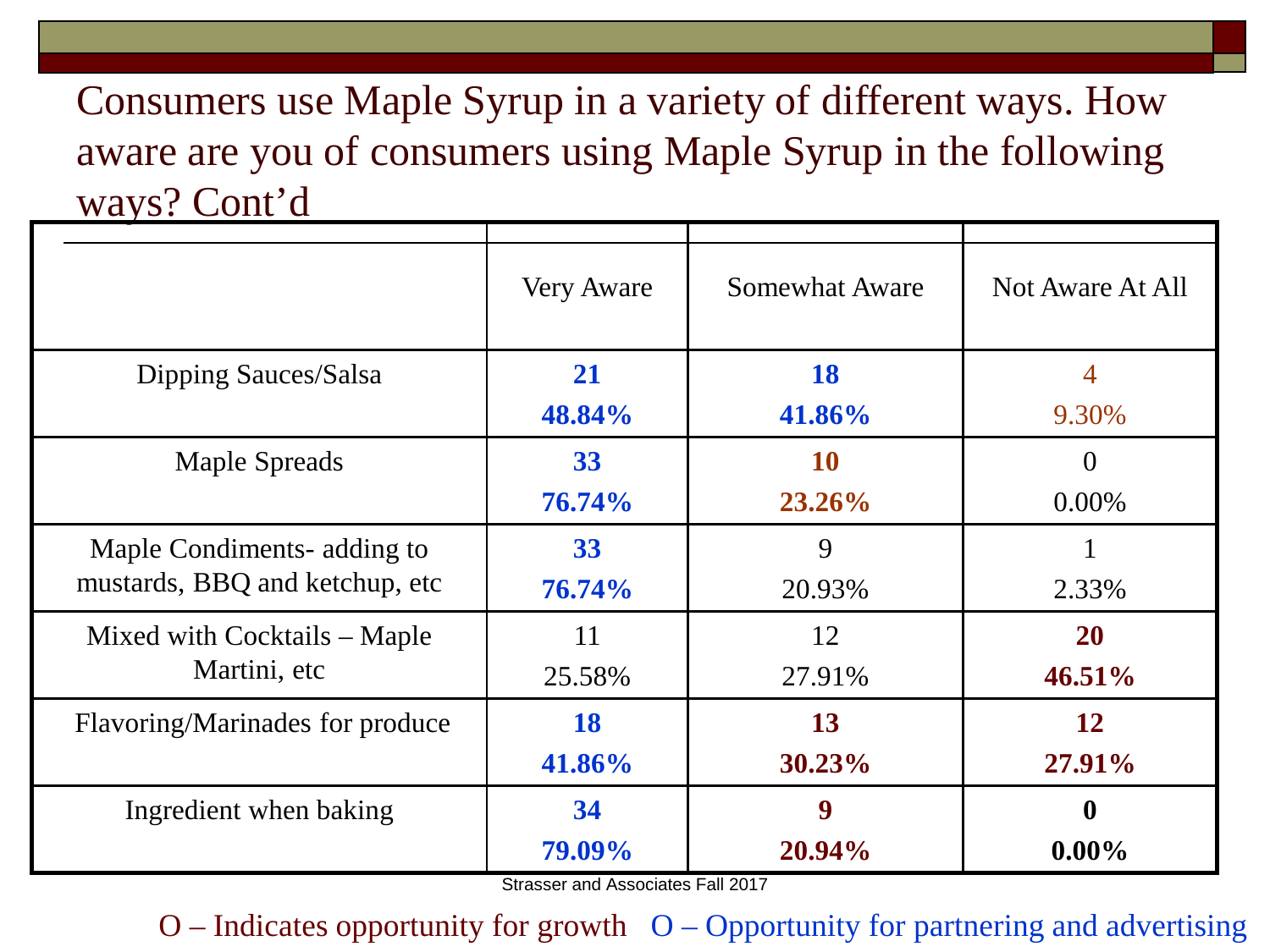Consumers use Maple Syrup in a variety of different ways. How aware are you of consumers using Maple Syrup in the following ways? Cont'd

- $\triangleright$  Data indicates that there is need for education on consumer insights and usage of Maple Syrup by consumers
- $\triangleright$  Many opportunities to partner with local markets and grocery store for additional product placement and pairing Maple Syrup with product categories. – produce aisle, seafood section, dietary supplements and posting of recipes.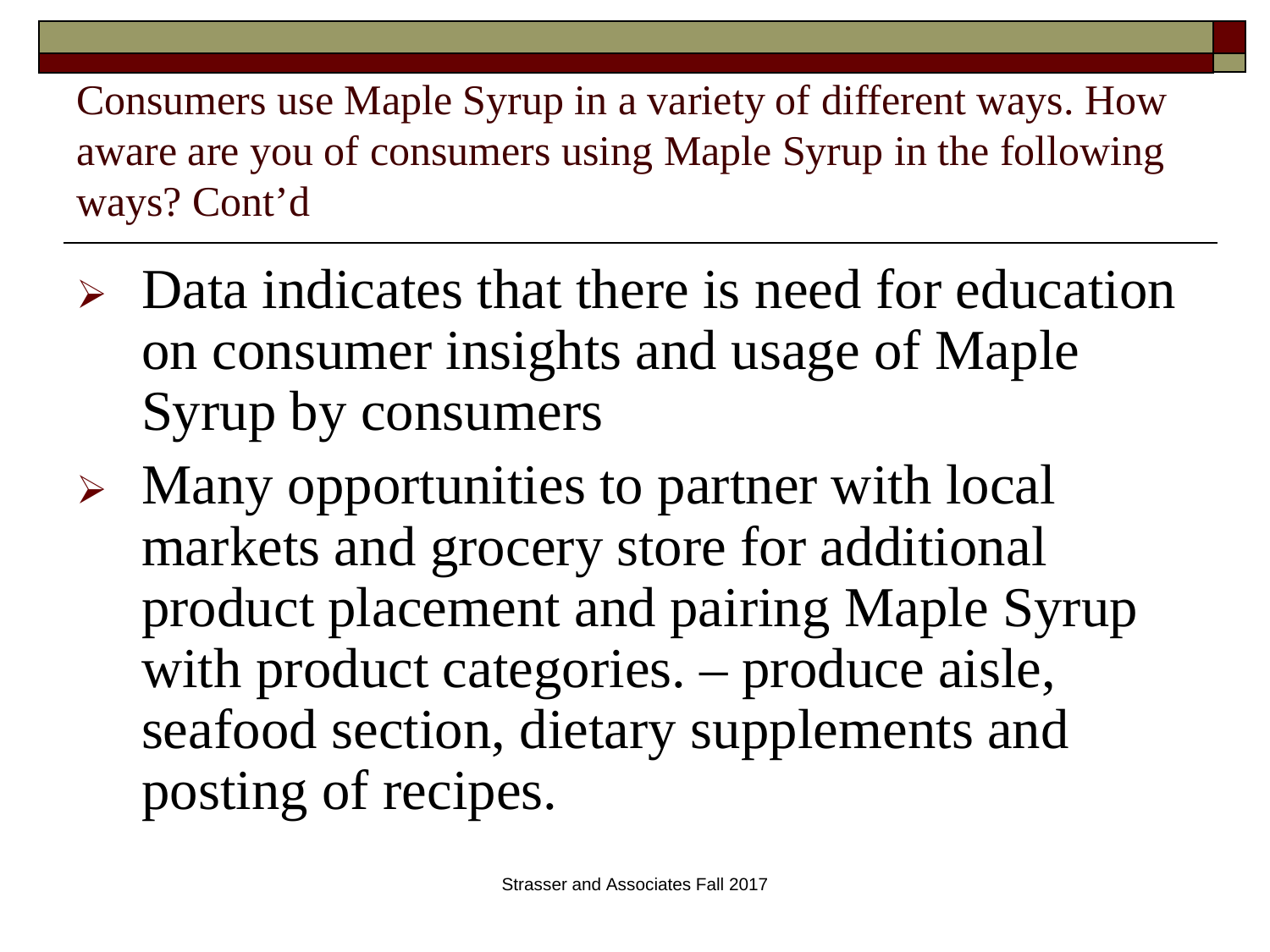# How aware are you of consumers using Maple Syrup as a value added product?



A little over half of the respondents are very aware of Maple Syrup used as a value added product. Increase awareness among members on how the product is used as a value added would likely increase sales among consumers if promoted as a usage.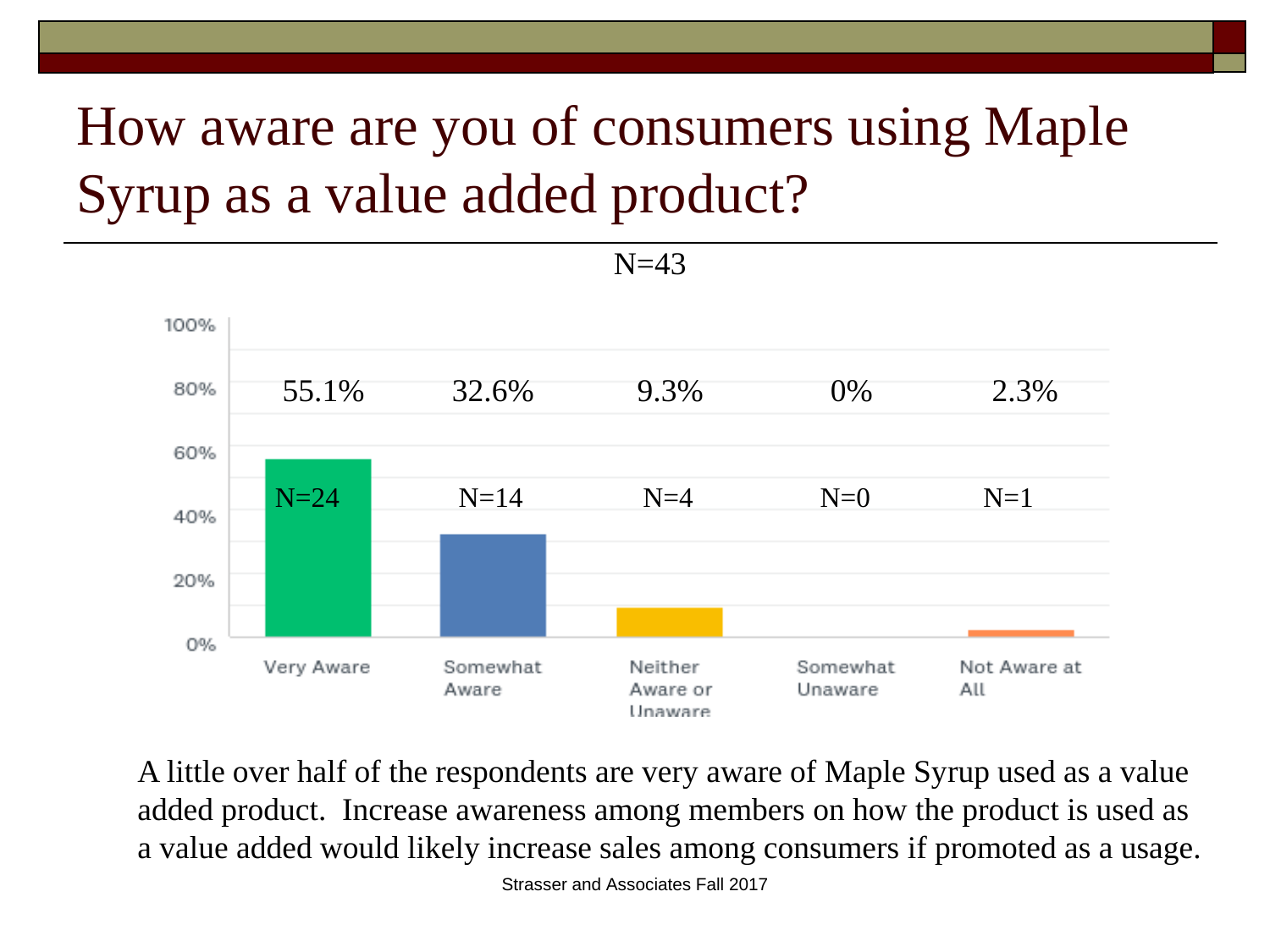# What resources do you utilize to distribute your products?



Other specified include wholesale only farmer markets, street fairs, e-mail request, shows and Amazon.com  $N=6$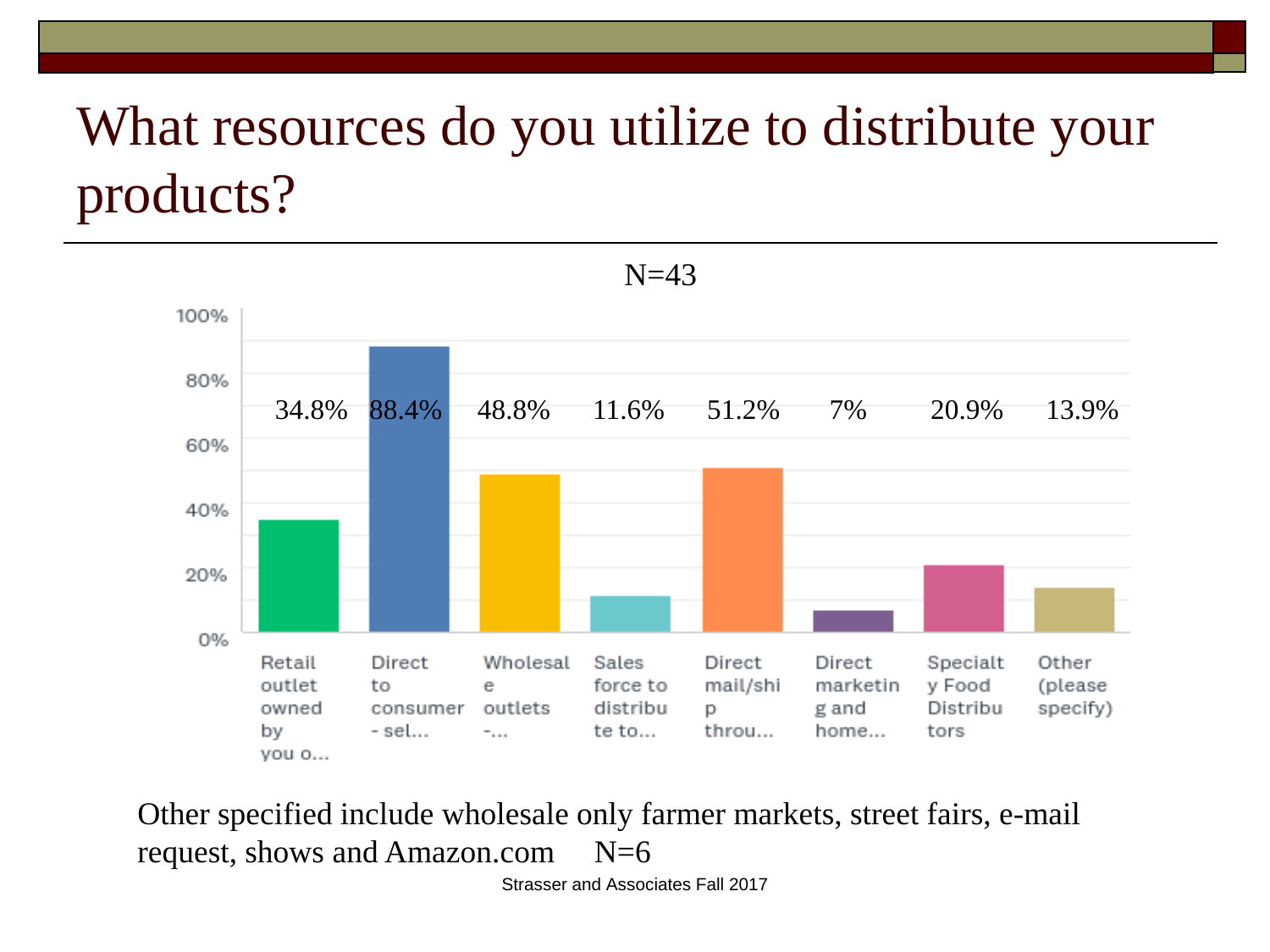# What resources do you utilize to distribute your products?

- $\geq$  88.4% of members distribute their products through direct to consumer – self distribution
- $> 51.2\%$  direct mail/ship through own catalogs and web sites.
- $\geq$  34.9% through retail outlets owned by respondent or leased at a store or market
- 48.8% use wholesale outlet or independent distributor or wholesaler
- $\triangleright$  More product would be distributed and sold if respondents used other outlets like specialty stores, home shopping channels, PA store in PA airports and specialty food web sites.
- $\triangleright$  If product is available direct sales to local grocery stores and local manufactures for line extension with PA made products.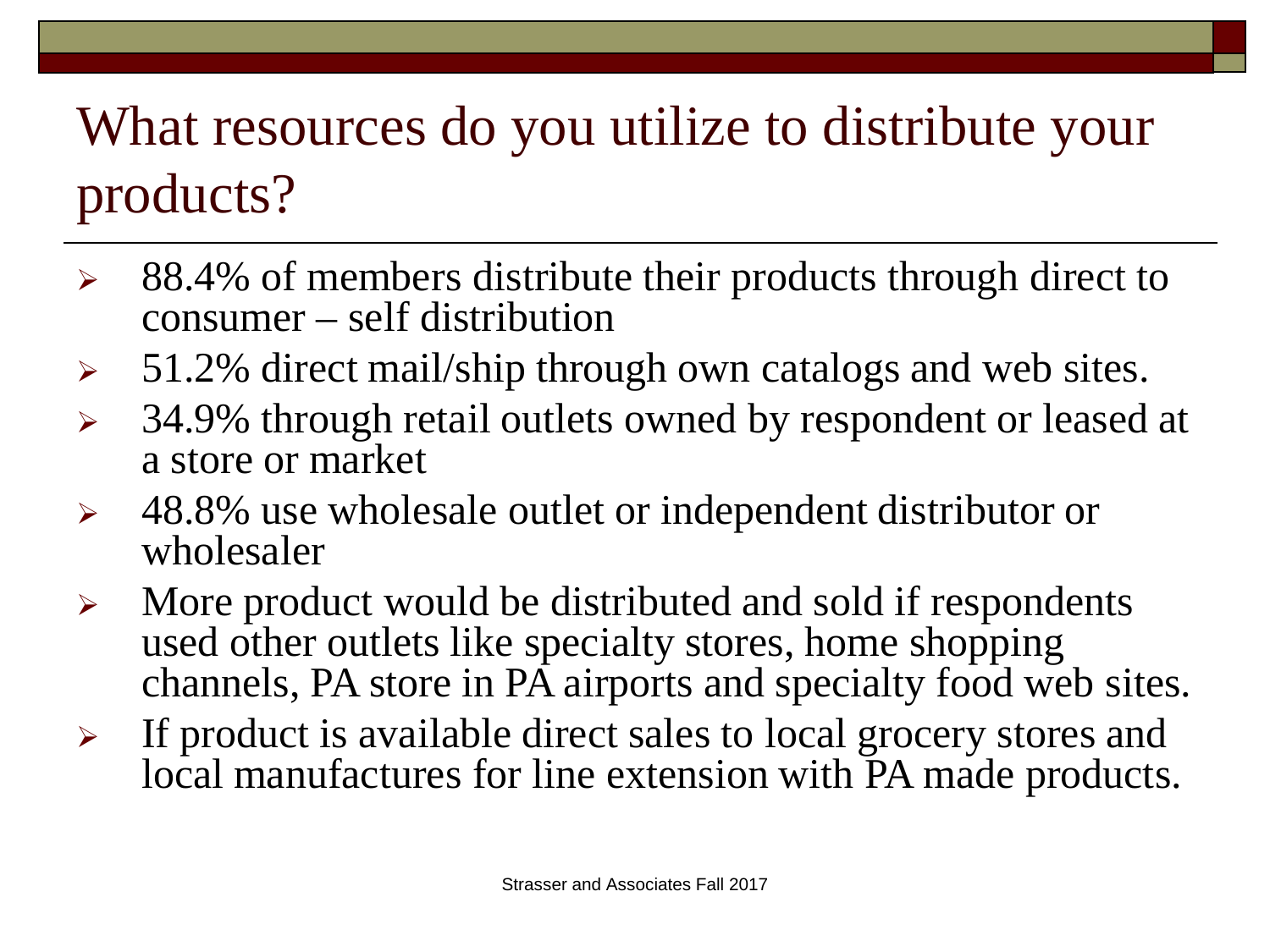# What methods do you currently employ in your maple syrup production? (multiple response)



Strasser and Associates Fall 2017 Majority of producers use Tubing Based System for production and least used is Batch Method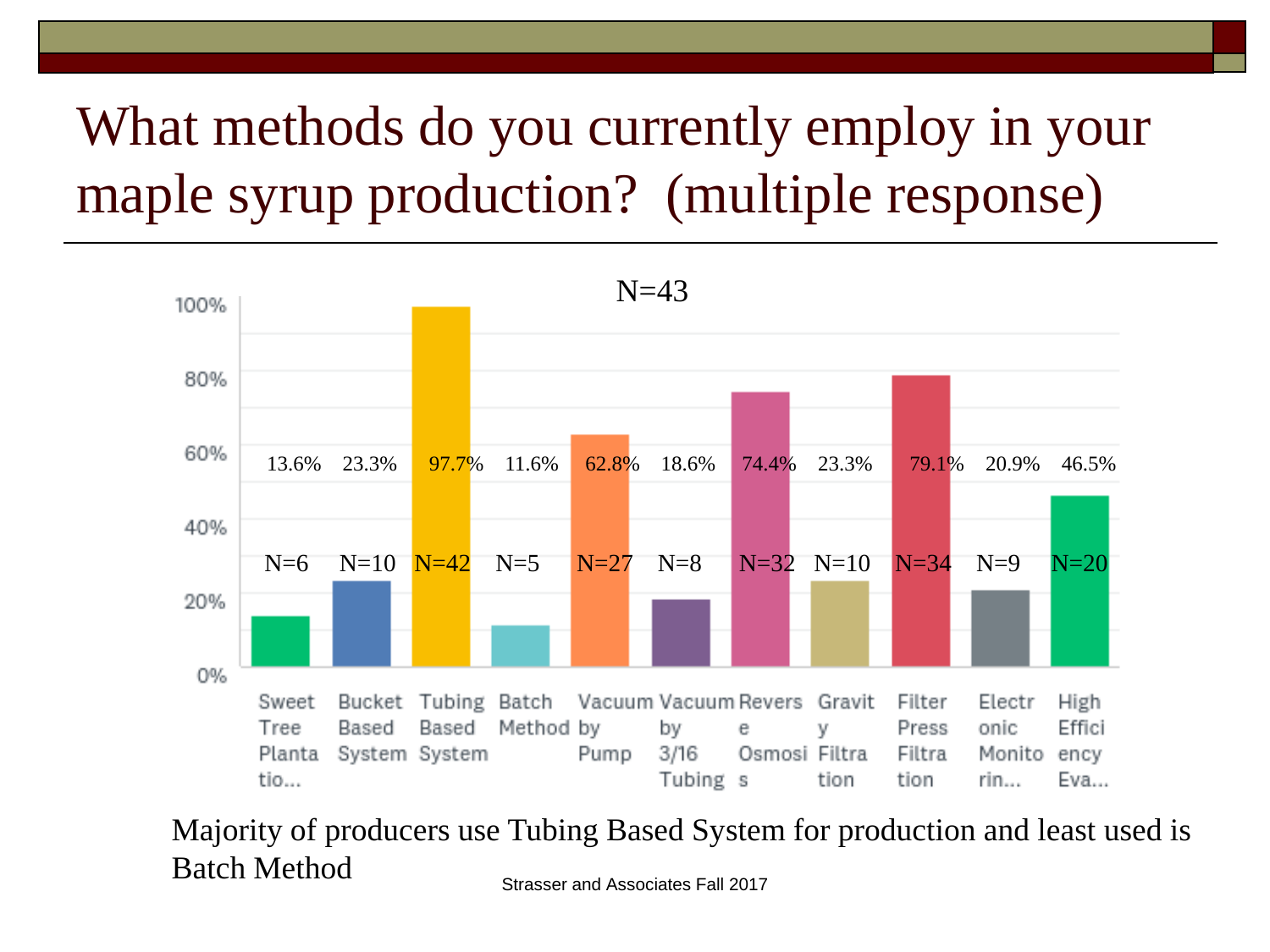# What is your understanding or knowledge of cooperative versus individual business model?



on the two business models. Strasser and Associates Fall 2017 Only 11.6% of respondents are very knowledgeable cooperative versus individual business model. Great opportunity for educating and training your members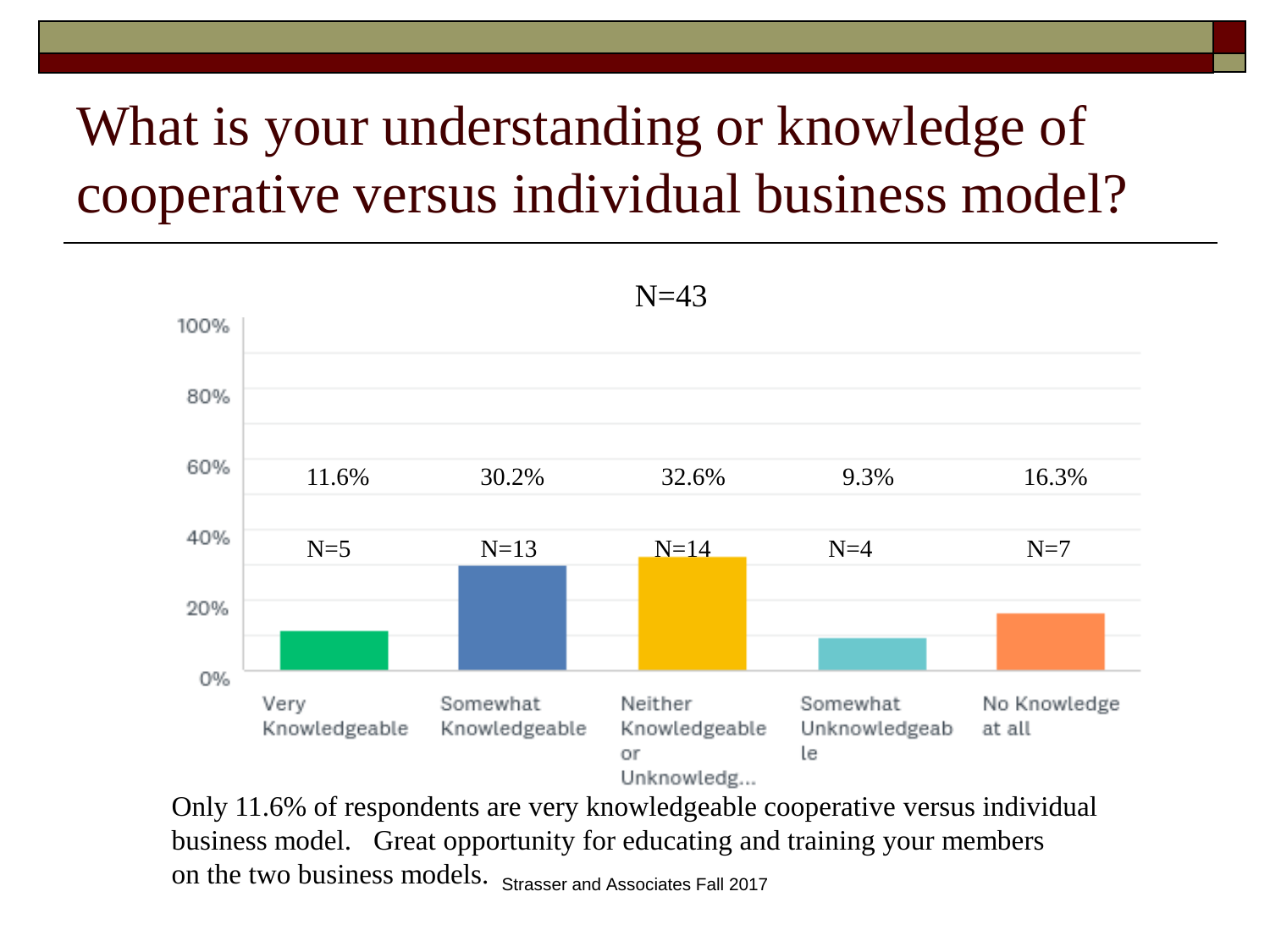#### In the next 5 years, do you plan on investing in your maple business by adding new or more efficient technologies?



The majority of respondents (76.7%) plan to invest in their maple business. This will maintain and build the industry in PA and surrounding states.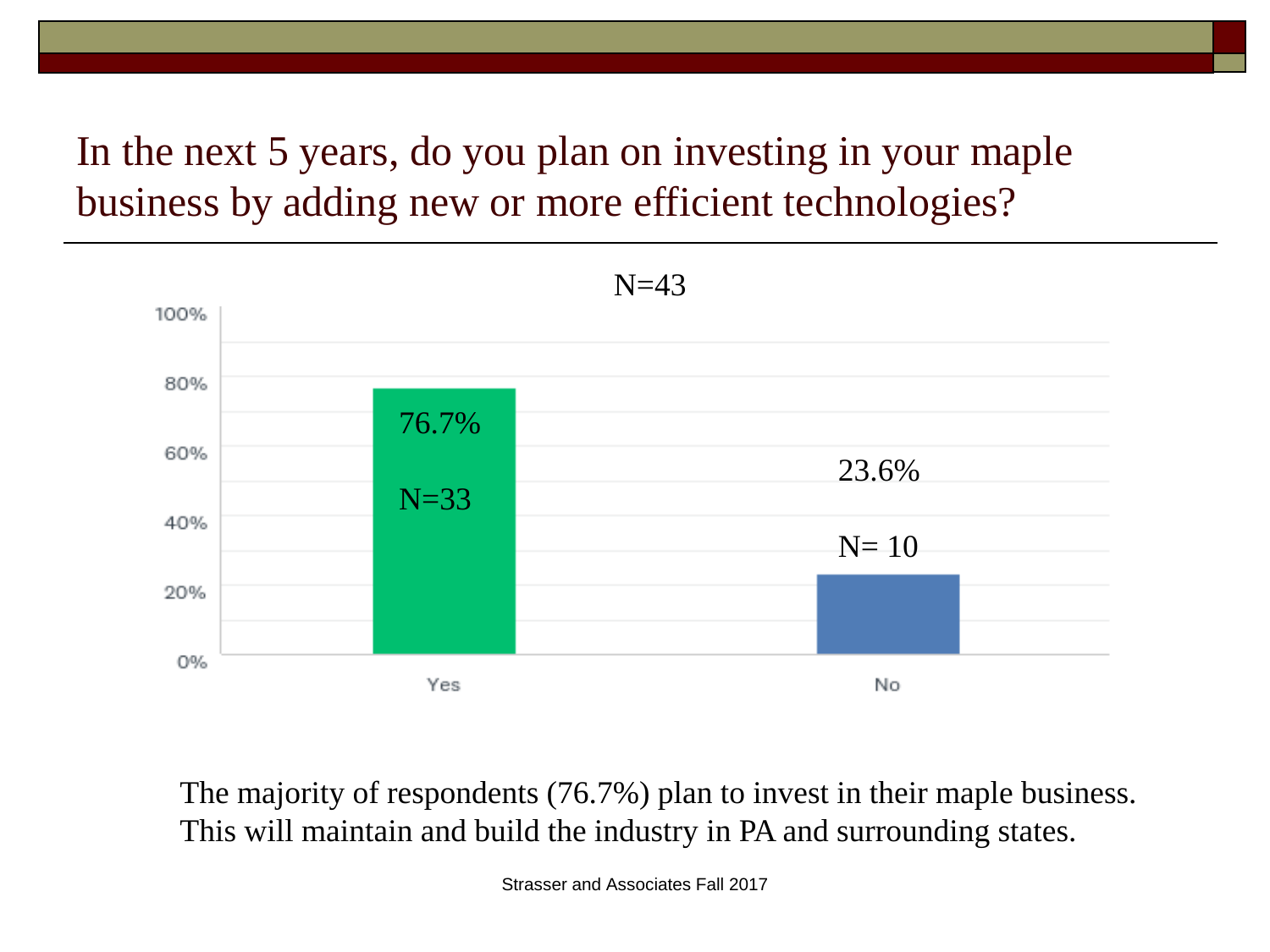Where do you generally obtain your information to increase your technology regarding the maple syrup industry? (Multiple response)



Strasser and Associates Fall 2017 Majority respondents gain their information either being self taught or other producers. Opportunity to promote education and training through PA Maple Association and Penn State Extension. Educational opportunities can be announced through the Newsletters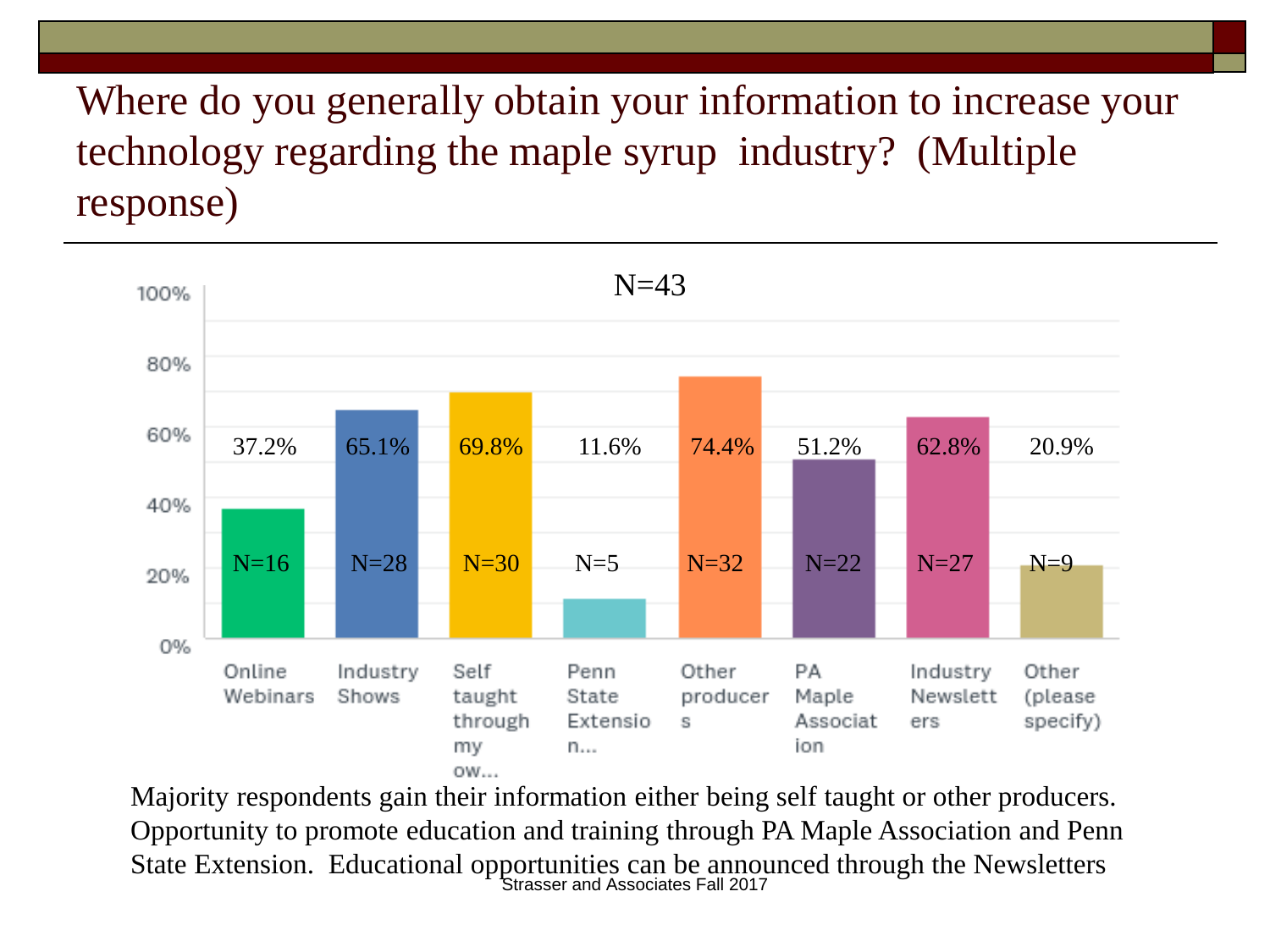Where do you generally obtain your information to increase your technology regarding the maple syrup industry? (Multiple response)

Other responses  $- N=9$ 

- $\triangleright$  Reduce taxes, and building codes for maple related activities.
- $\triangleright$  Open public land to maple production
- > More support needed from PA Preferred
- $\triangleright$  For the state to have an overall plan for PA resources: re: maple syrup, hardwoods.
- $\triangleright$  An ONGOING PR plan so when folks think of PA they think of hardwoods and maple syrup. Just look at NY. NY has a full time PR person for maple.
- $\triangleright$  have not thought about this much
- $\triangleright$  I think many PA consumers are not familiar with real maple syrup.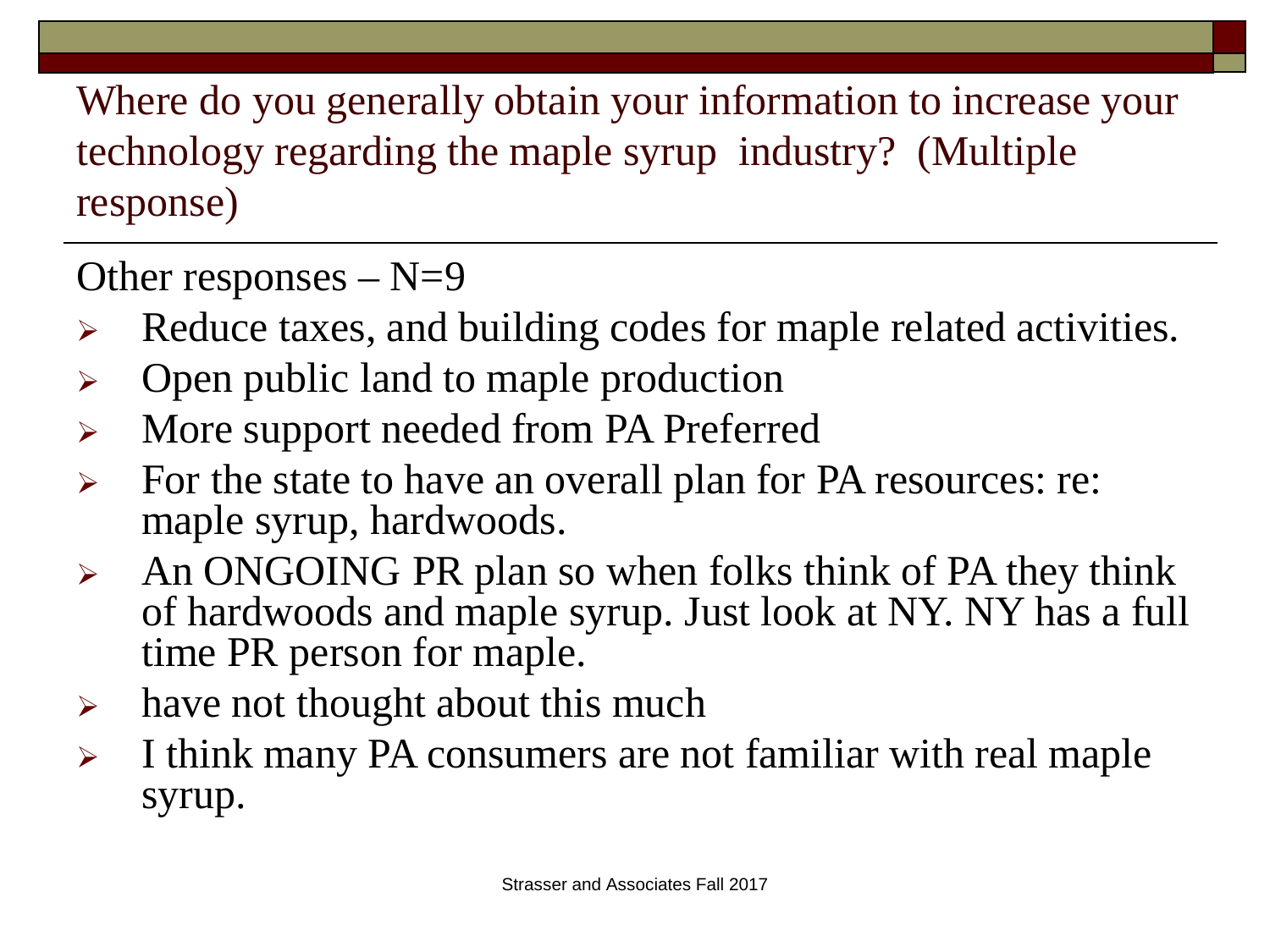#### In the next five years, how do you plan on changing the size of your operation, meaning number of taps?



production 29 of the respondents. This Would indicate that additional outlets will be 53% of respondents plan to increase their taps between 5 – 75% from their current number. 28% plan on staying the same size. The industry will see growth in required for sales, distribution and product development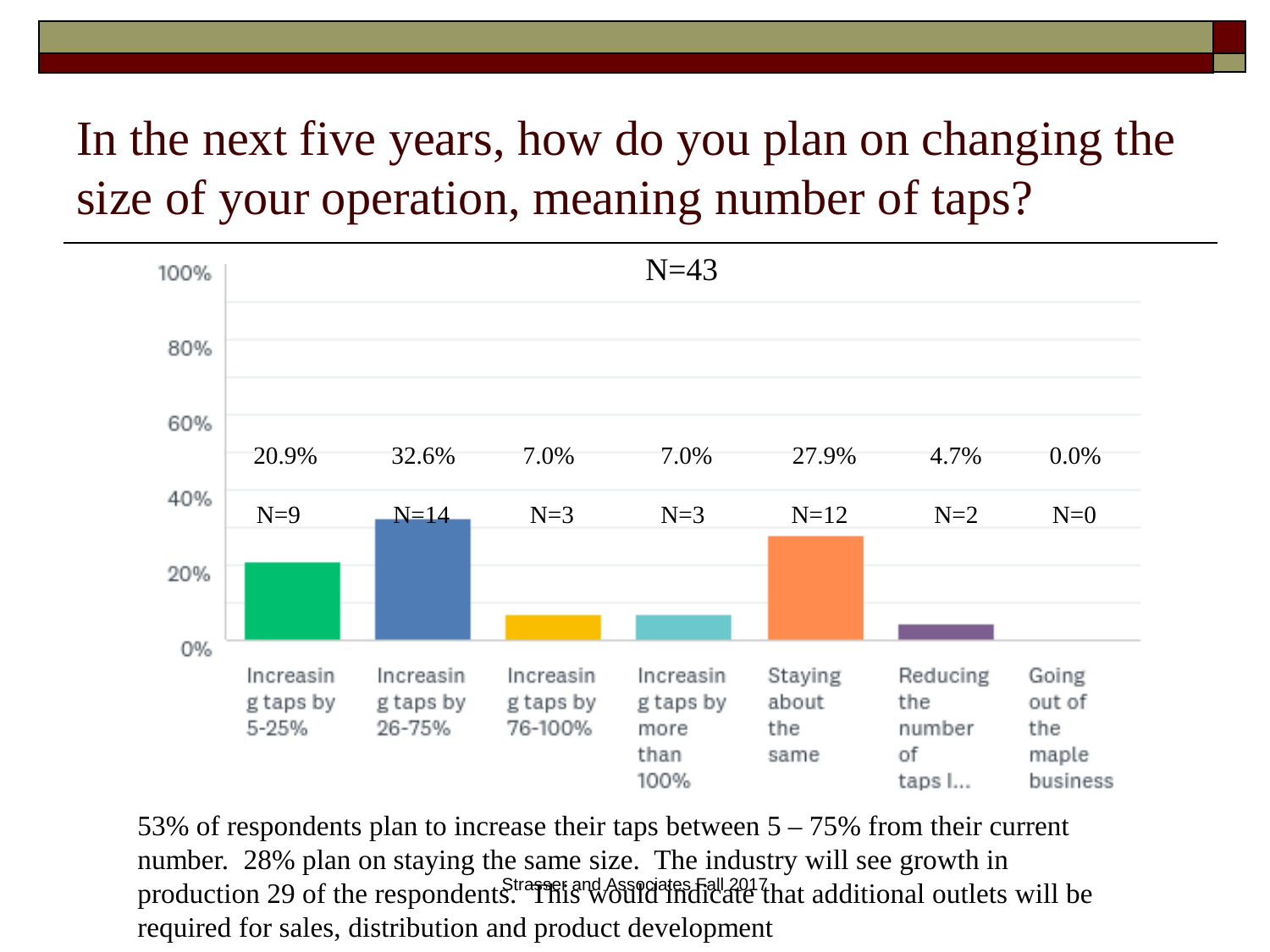In the next five years, how do you plan on changing the size of your operation, meaning number of taps? Cont'd

- $\geq 53\%$  of respondents plan to increase their taps between 5 – 75% from their current number
- $\geq$  28% plan on staying the same size.
- $\triangleright$  The industry will see growth in production from 29 of the respondents.
- $\triangleright$  This would indicate that additional outlets will be required for sales, distribution and product development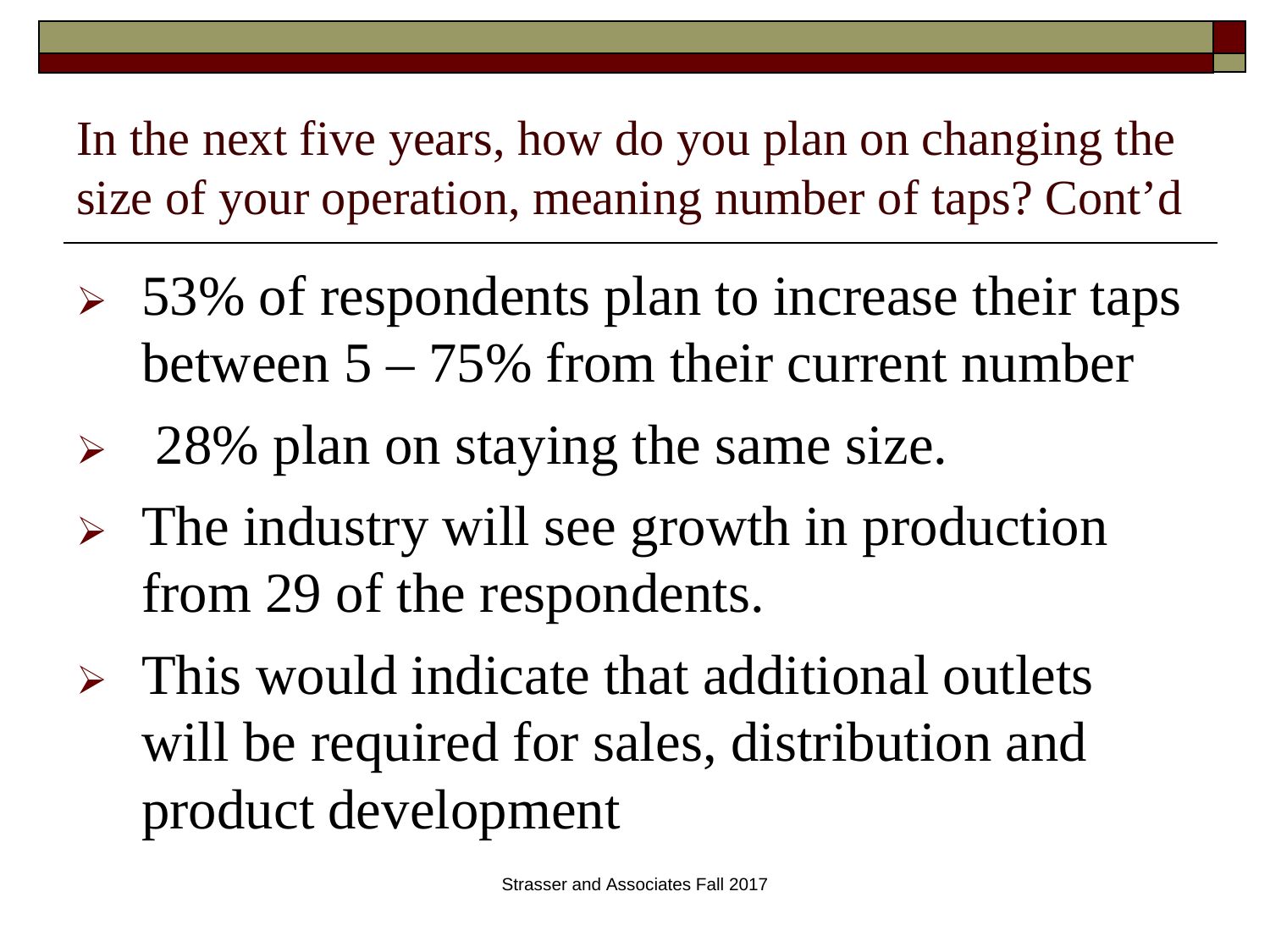#### Which grants have you obtained in the past for your maple syrup operation? (multiple responses)



Other specify- Monsanto Grant

Strasser and Associates Fall 2017 Majority of respondent do not utilize grant opportunities for maple research, marketing consumer insight, technology development and industry education.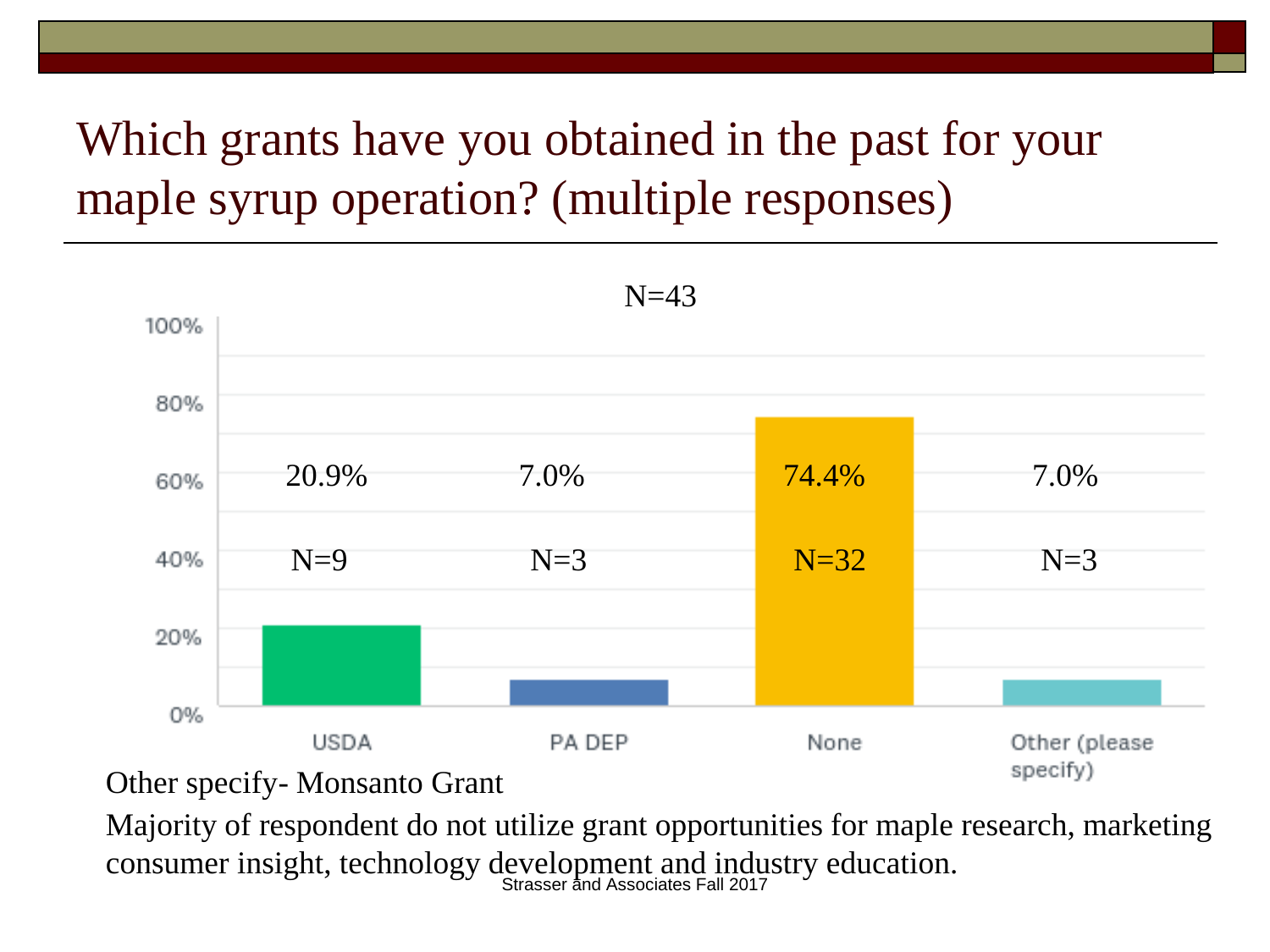# Where do you obtain your information for product innovation? (multiple responses)



Strasser and Associates Fall 2017 Other responses – Lake Erie Expo, Meeting Speaker and LEME work shop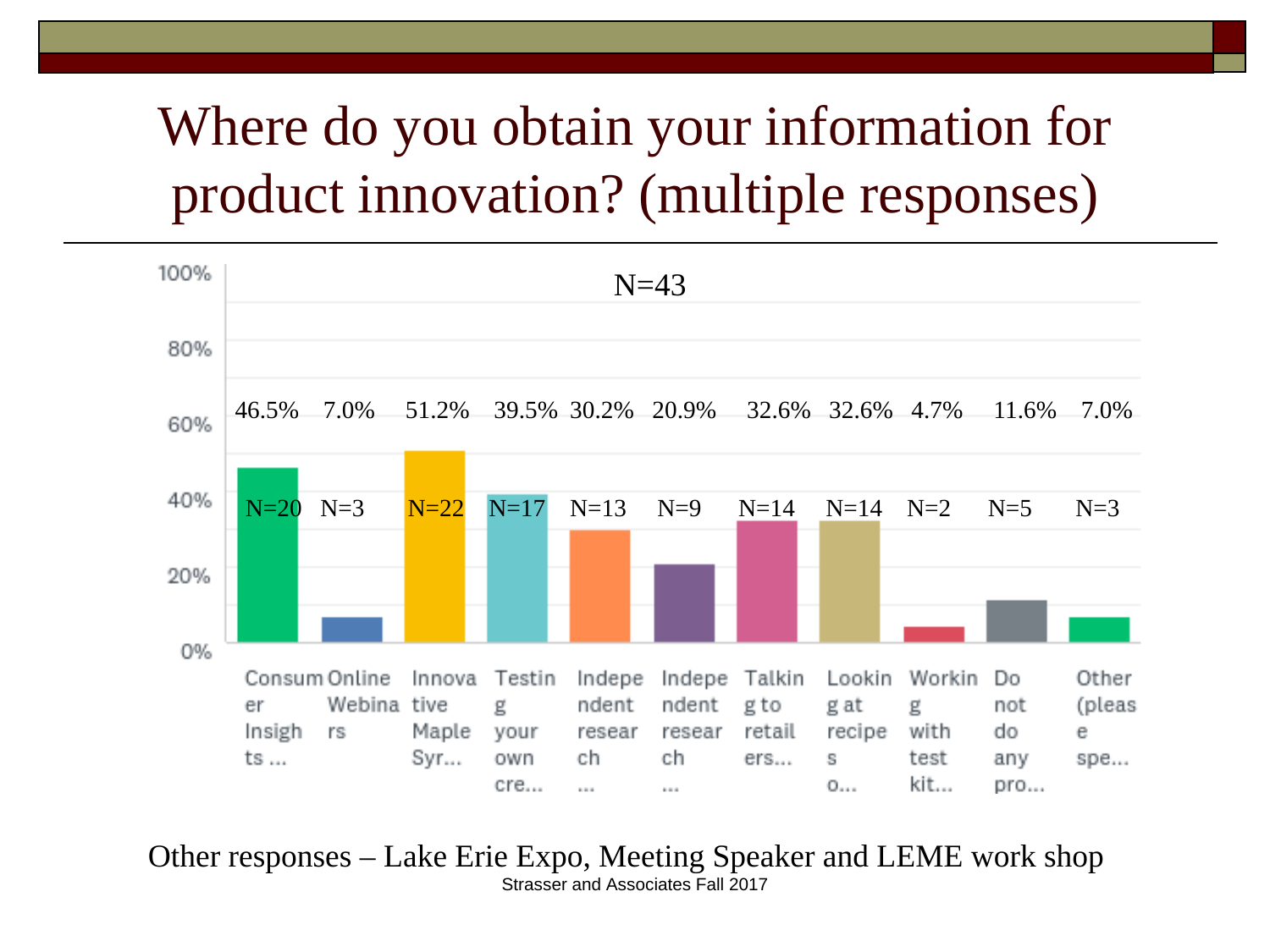Where do you obtain your information for product innovation? (multiple responses) Cont'd

Majority of respondents obtain information from product innovation from

- Other producers/hobbyists outside PA
- Consumer Insights informal asking consumers
- Testing own creativity with product innovation Opportunity for Maple Council to provide more structured information and training on product innovation through consumer research, PA manufacturers and in store testing.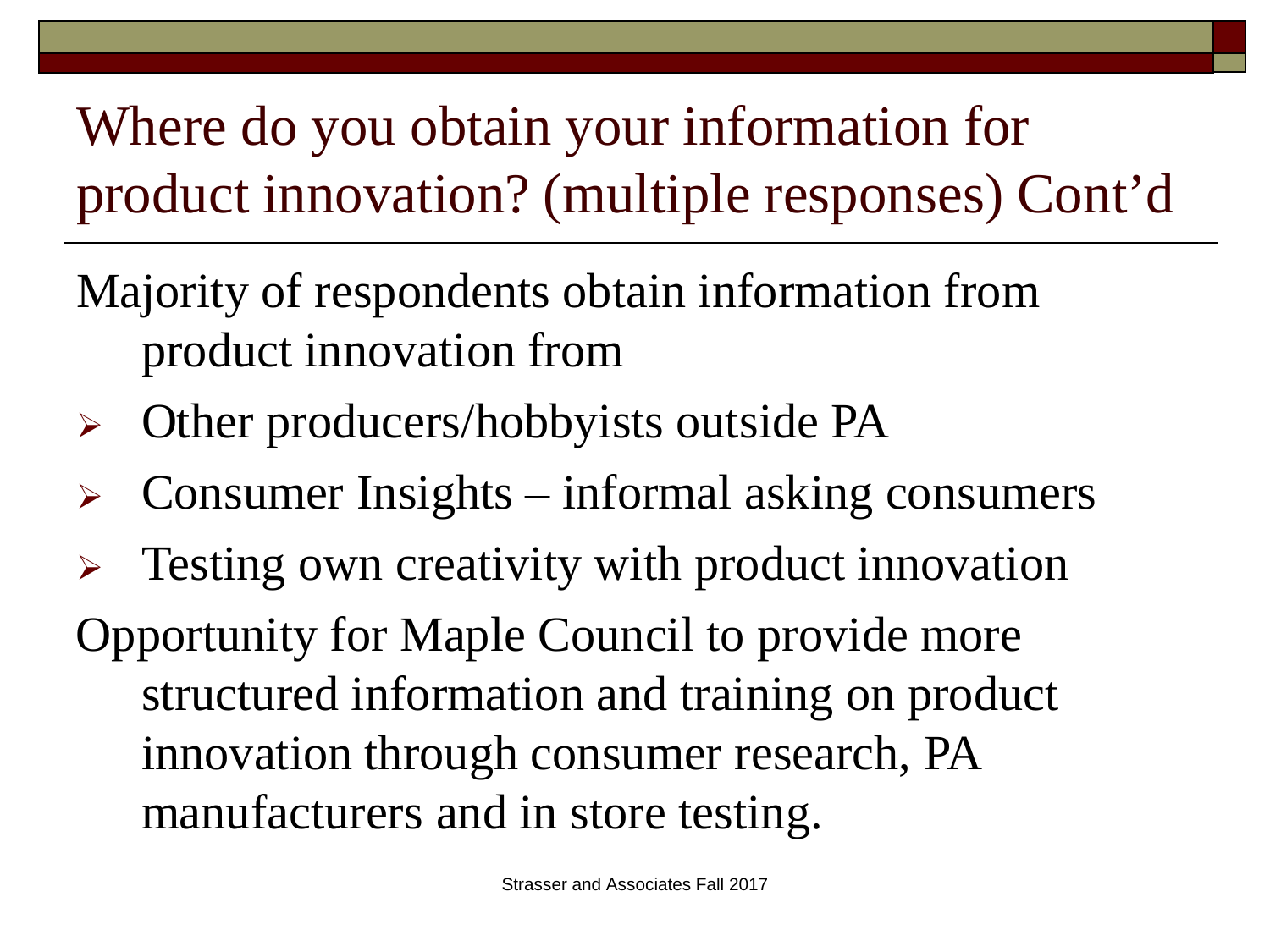# What resources do you think are needed to grow the Pennsylvania Maple Syrup Industry?

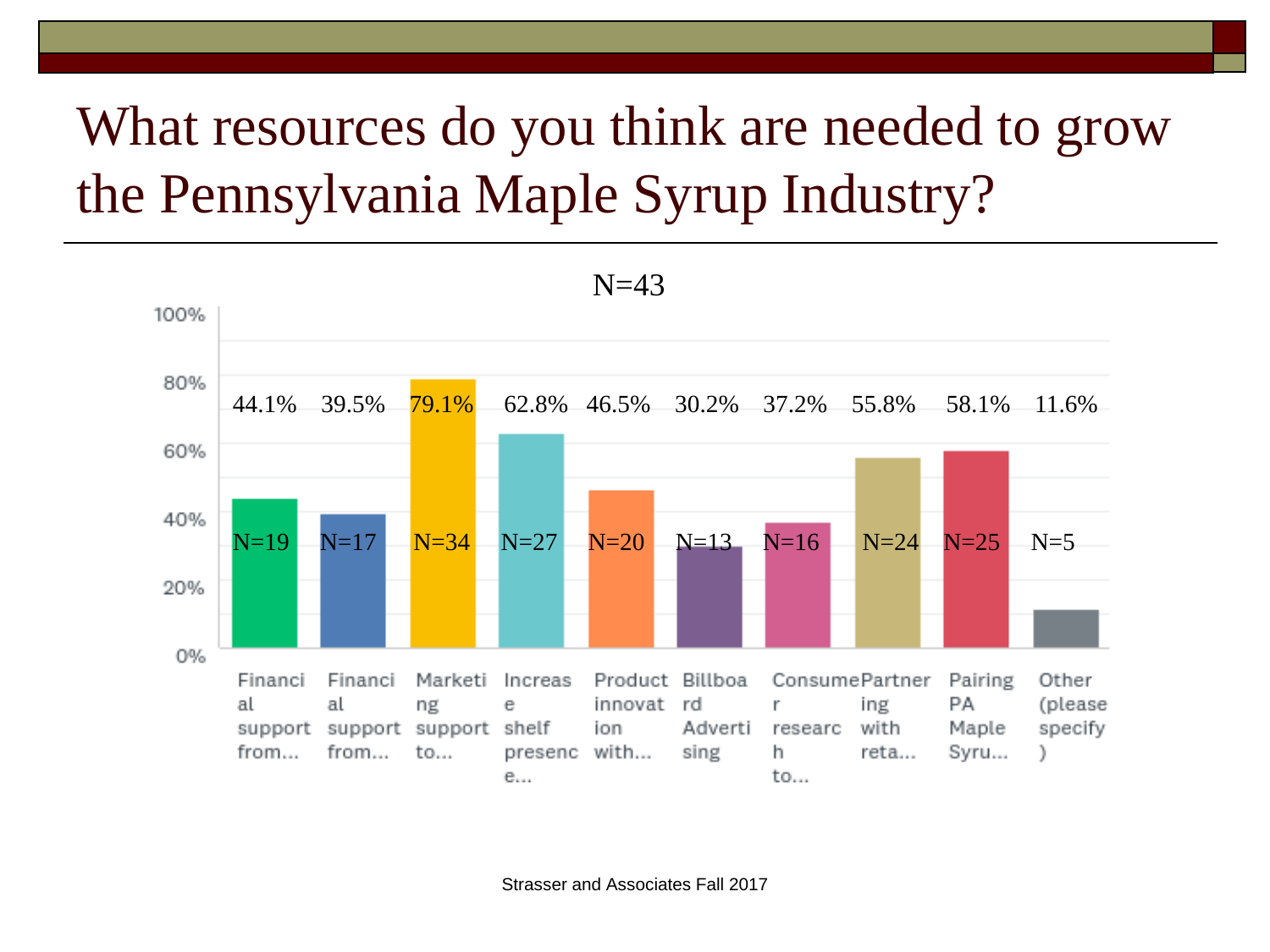# What resources do you think are needed to grow the Pennsylvania Maple Syrup Industry? Cont'd

#### **Other Responses** - N=5

- $\triangleright$  For the state have an overall plan for Pa resources: re maple syrup, hardwoods.
- $\triangleright$  An ongoing PR plan so when folks think of PA they think of hardwoods and maple syrup. NY has a full time PR person for maple
- $\triangleright$  Reduce taxes and building codes for maple related activities
- $\triangleright$  Open public land to maple production
- More support needed from PA Preferred
- **EXECUTE:** Think many PA consumers are not familiar with real maple syrup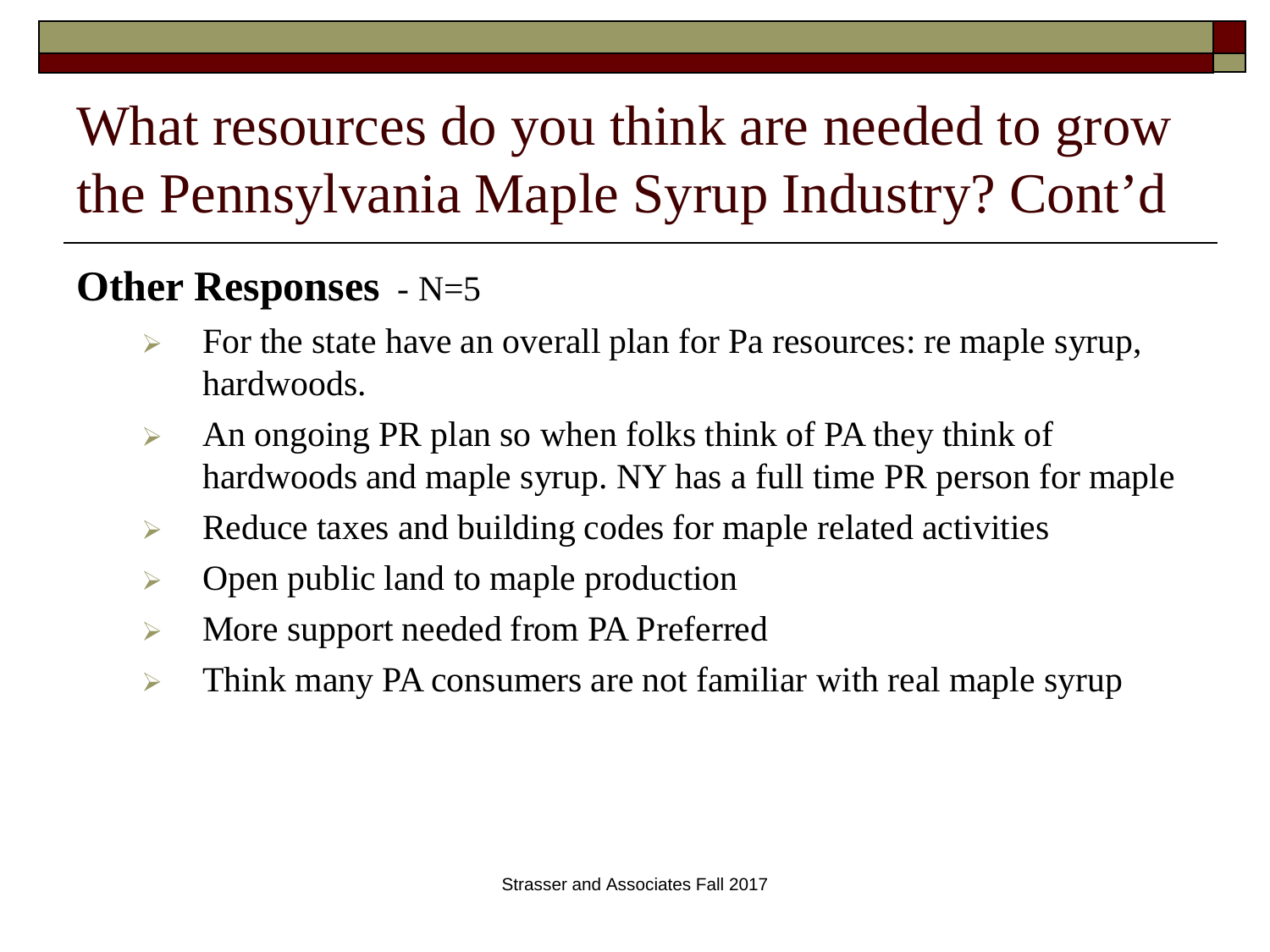# What resources do you think are needed to grow the Pennsylvania Maple Syrup Industry? Cont'd

| Marketing support to educate consumers to the benefits and usages of Maple Syrup                              | 79.07% |
|---------------------------------------------------------------------------------------------------------------|--------|
| Increase shelf presence with Retail Outlets                                                                   | 62.79% |
| Pairing PA Maple Syrup in store with product usage – produce, baking, ice cream or<br>sweetener section, etc. | 58.14% |
| Partnering with retailers to include PA Maple Syrup with other local products                                 | 55.81% |
| Product innovation with other PA Manufacturers (like Herr's Hatfield, Giant Eagle)                            | 46.51% |
| Financial support from PA Department of Agriculture                                                           | 44.19% |
| Financial support from the State of Pennsylvania                                                              | 39.53% |
| Consumer research to determine trends and insights                                                            | 37.21% |
| <b>Billboard Advertising</b><br>Strasser and Associates Fall 2017                                             | 30.23% |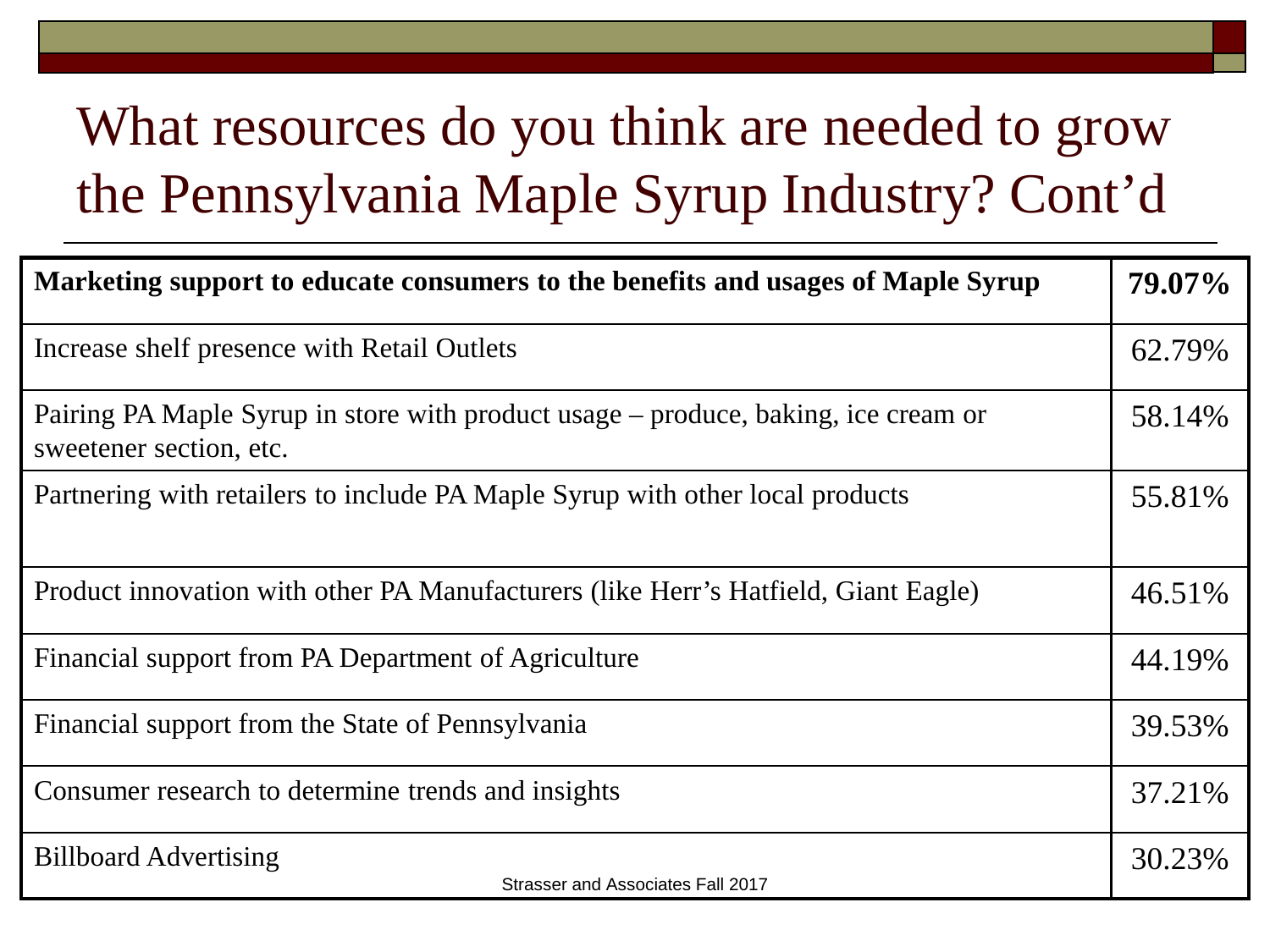# What resources do you think are needed to grow the Pennsylvania Maple Syrup Industry? Cont'd

- $\triangleright$  During the consumer research the top mention is the same that was mentioned in all three focus groups. Consumers are looking for alternative usage for Maple Syrup. Consumers want to support local and look for products for pairing and recipes to use local products.
- $\triangleright$  Secondly, during store checks retail outlets are currently providing shelf space in multiple sections for local products and pairing. Excellent opportunity to increase usage and awareness of PA maple products.
- $\triangleright$  PA Retail outlets are currently using NY and VT maple syrup for their private label maple syrup. Missed opportunity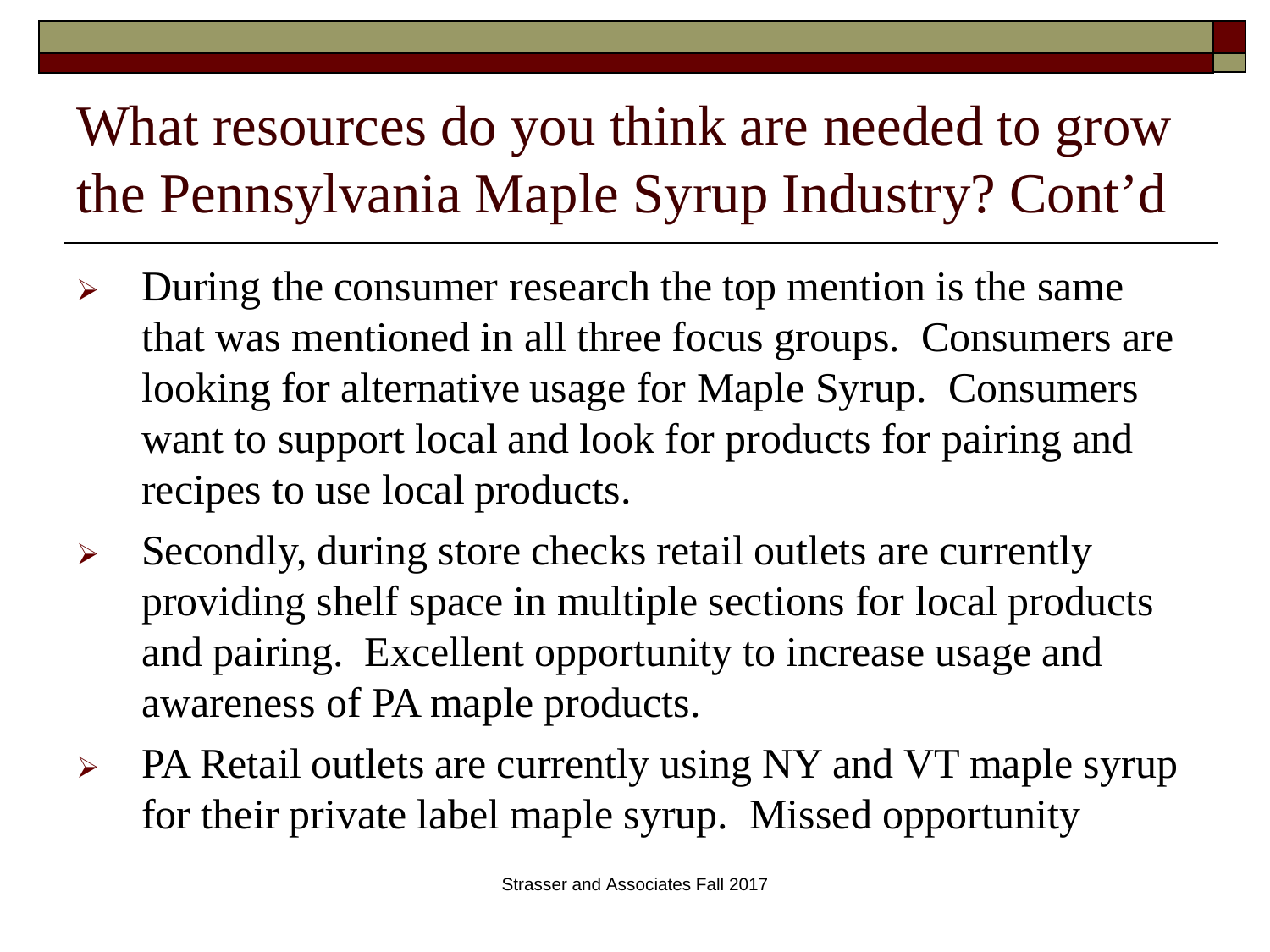# How involved are you currently in innovation?



Majority of respondents are somewhat involved, providing a need for Education and grant funding for research and innovation.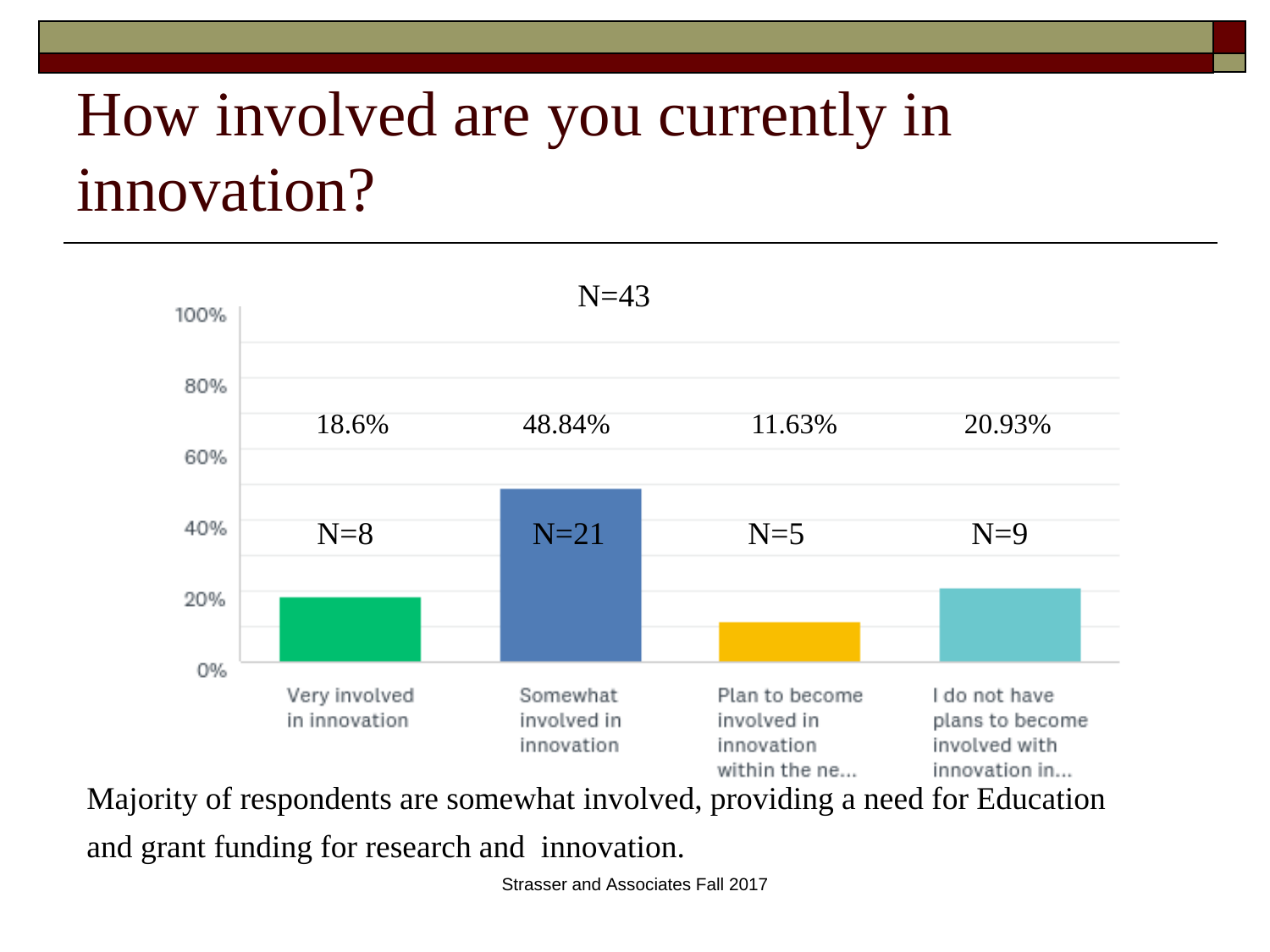#### Do you think the PA Preferred Program including the labels, marketing materials and web site is:



Strasser and Associates Fall 2017 Opportunity to partner and build a relationship with PA Preferred for additional funding and support in promoting Maple Syrup to consumers.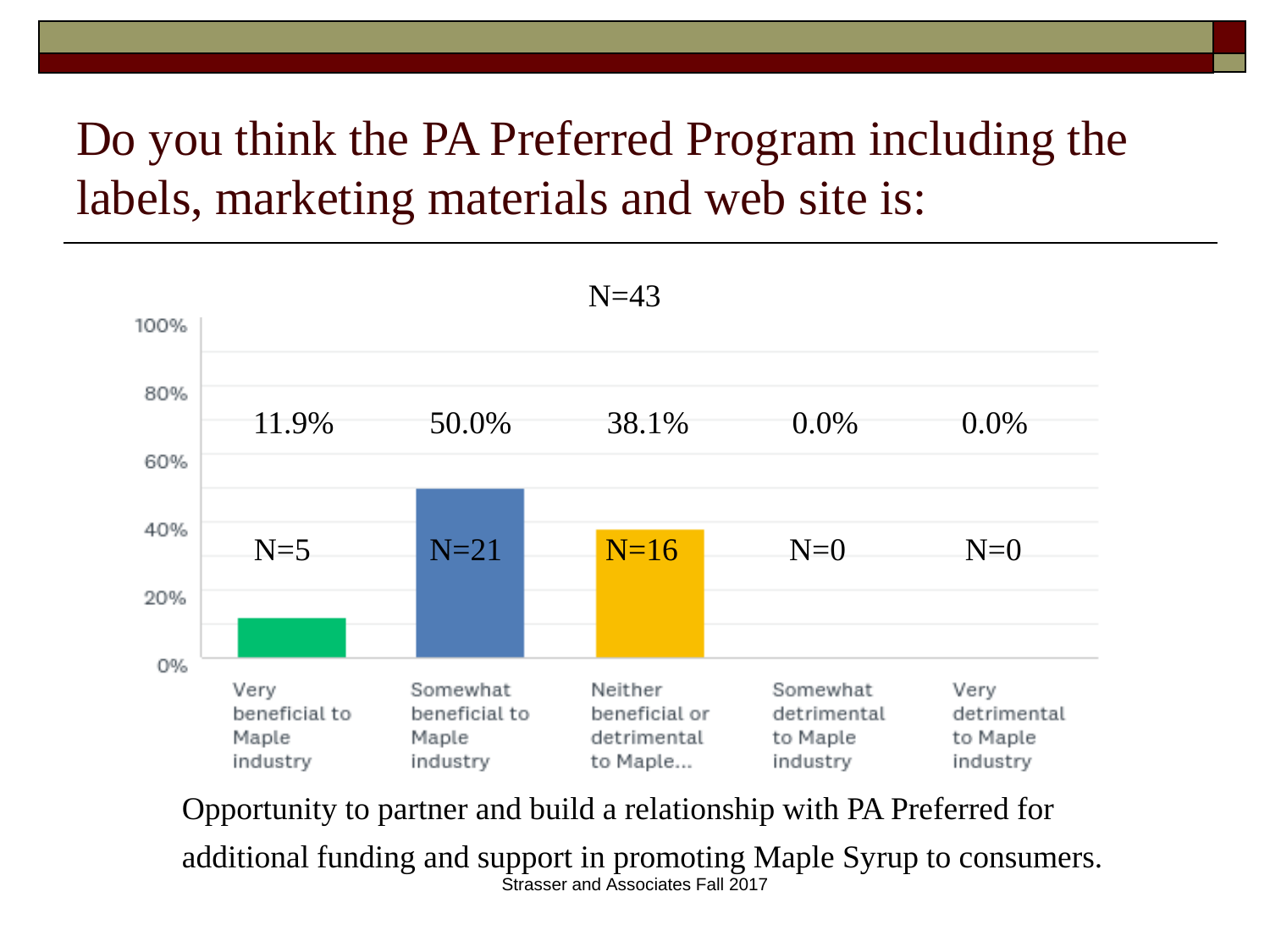# How could the PA Preferred program be improved to benefit the Maple producers?



Consumer education was the PA Preferred focus in 2016, but I believe the focus has switched to the Farmer in 2017. Recommend the Maple Council meet with PA Preferred Program Team to determine focus for 2018.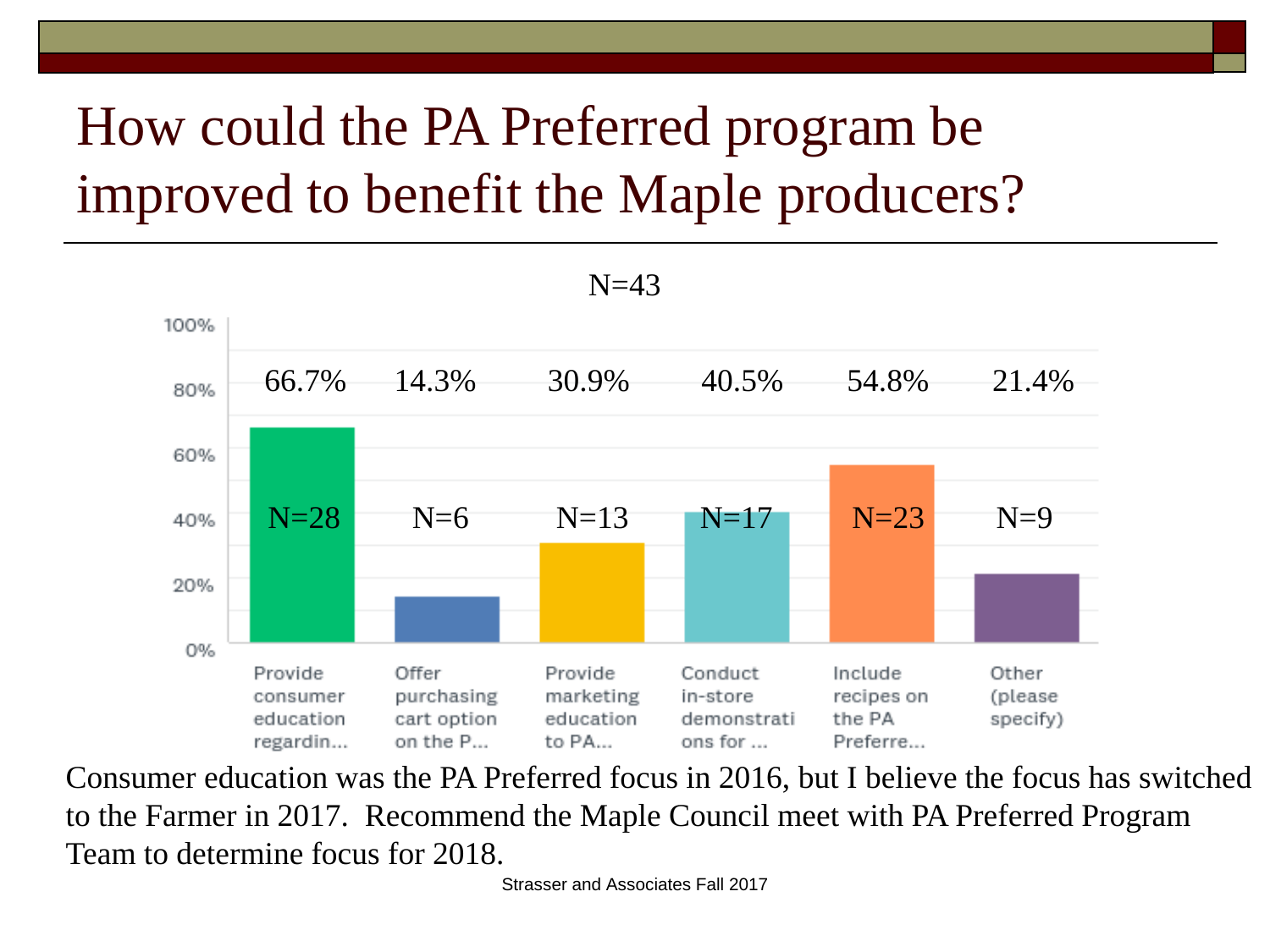# How could the PA Preferred program be improved to benefit the Maple producers?

## **Other Responses N=9**

- $\triangleright$  Maple labels and print material easier to obtain
- $\triangleright$  Include maple in there publications, etc
- $\triangleright$  Purchase stickers that stick
- $\triangleright$  "Pennsylvania" on the label/container is sufficient
- $\triangleright$  Again a state wide push for awareness of PA hardwoods, maple, etc.
- $\triangleright$  Create PA preferred labels that do not take up as much space on syrup jug and that complements syrup jugs
- $\triangleright$  I believe NY had a similar program, I don't think it took off very well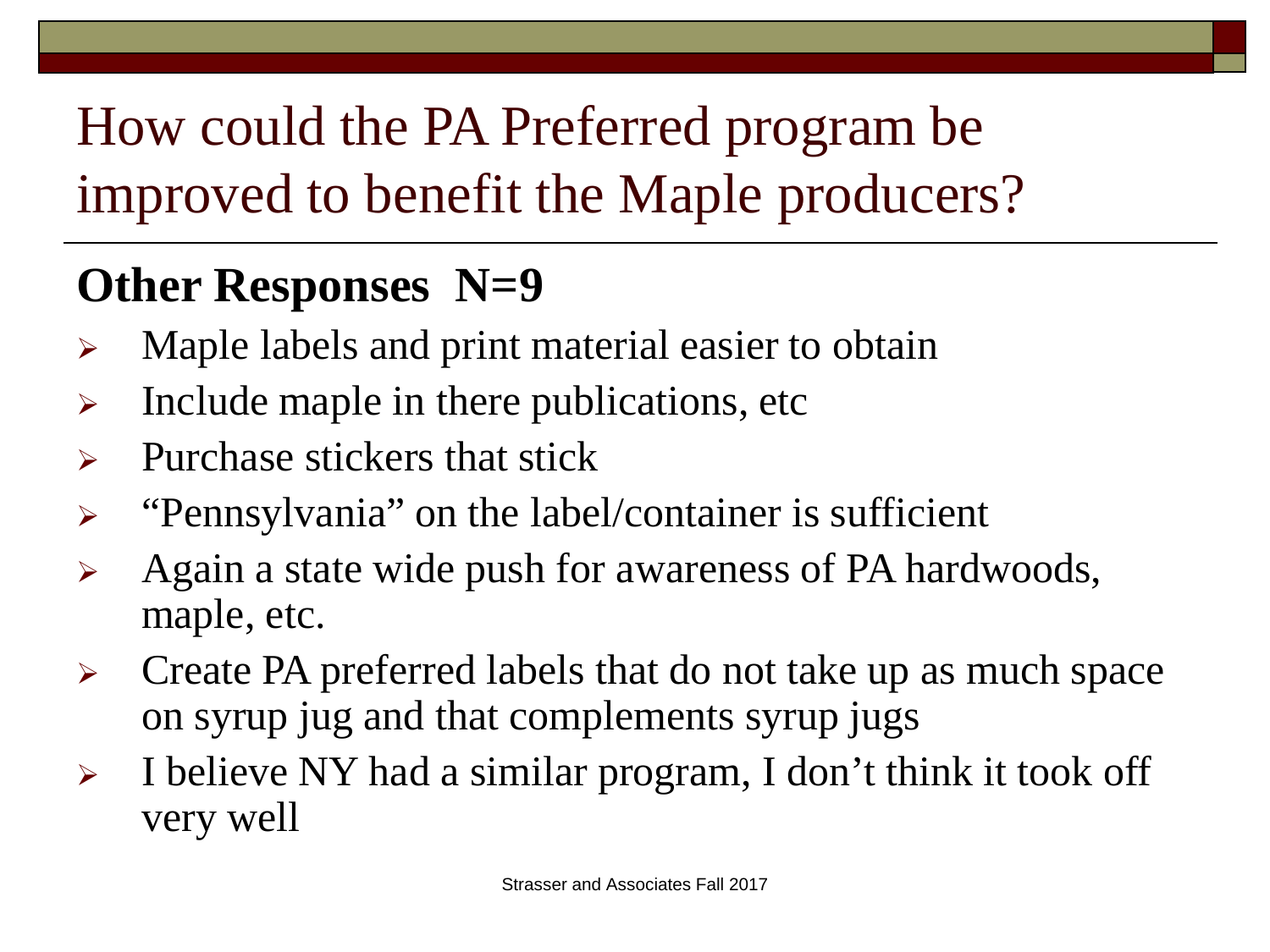### Would a specific PA Maple logo created to be used by all PA producers be beneficial for your business?



Majority of respondents feel that a specific PA Maple logo would be beneficial. Unless the Maple Council has full support of developing a PA Maple logo then Maple Council should concentrate on other marketing and educational programs to support awareness.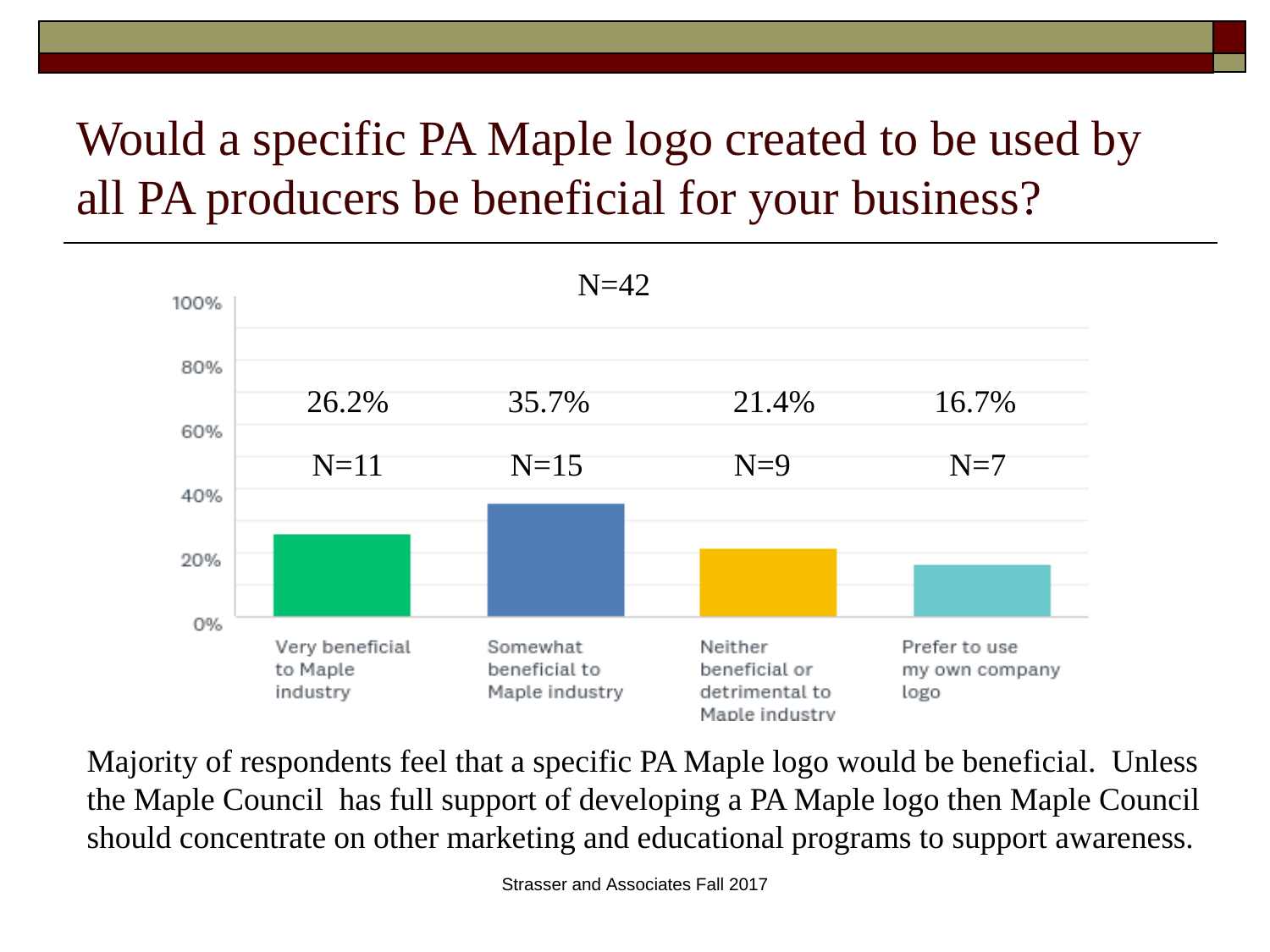# Do you currently participate in the PA Preferred Program?



64.3% of respondent currently do not participate in the PA Preferred Program. If the Maple Councils wants support and funding to build the PA Maple Industry then Producers/ Hobbyist would have to become more active and supportive of the PA Preferred Program.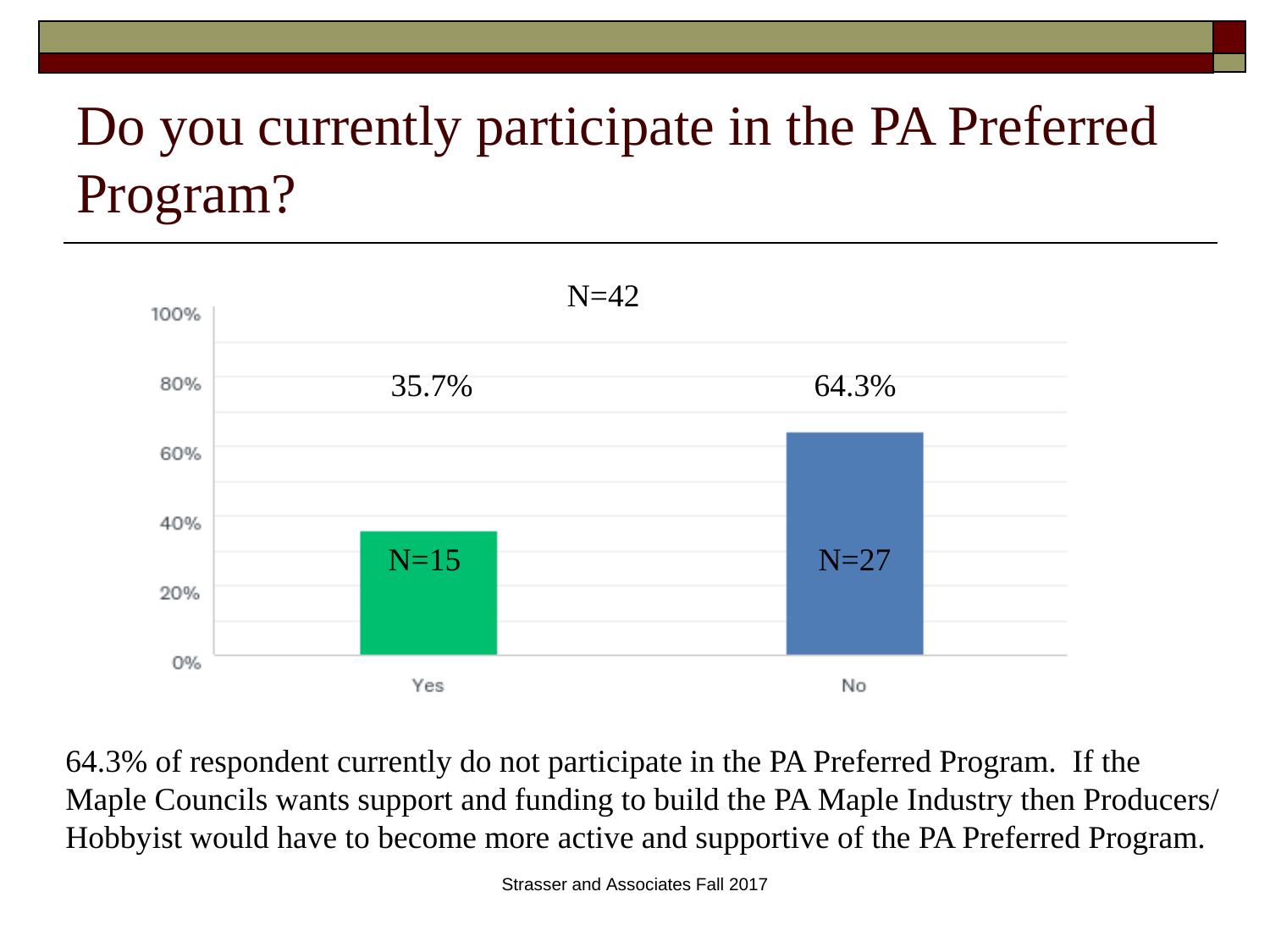# Which one of the following best describes your current working status making Maple Syrup?



Syrup. The results of the survey does not represent the full time employed producers.<br>Strasser and Associates Fall 2017 Other responses – Production for Sale, Education and Second job. Only 9 respondents are employed full time and 20 working part time making Maple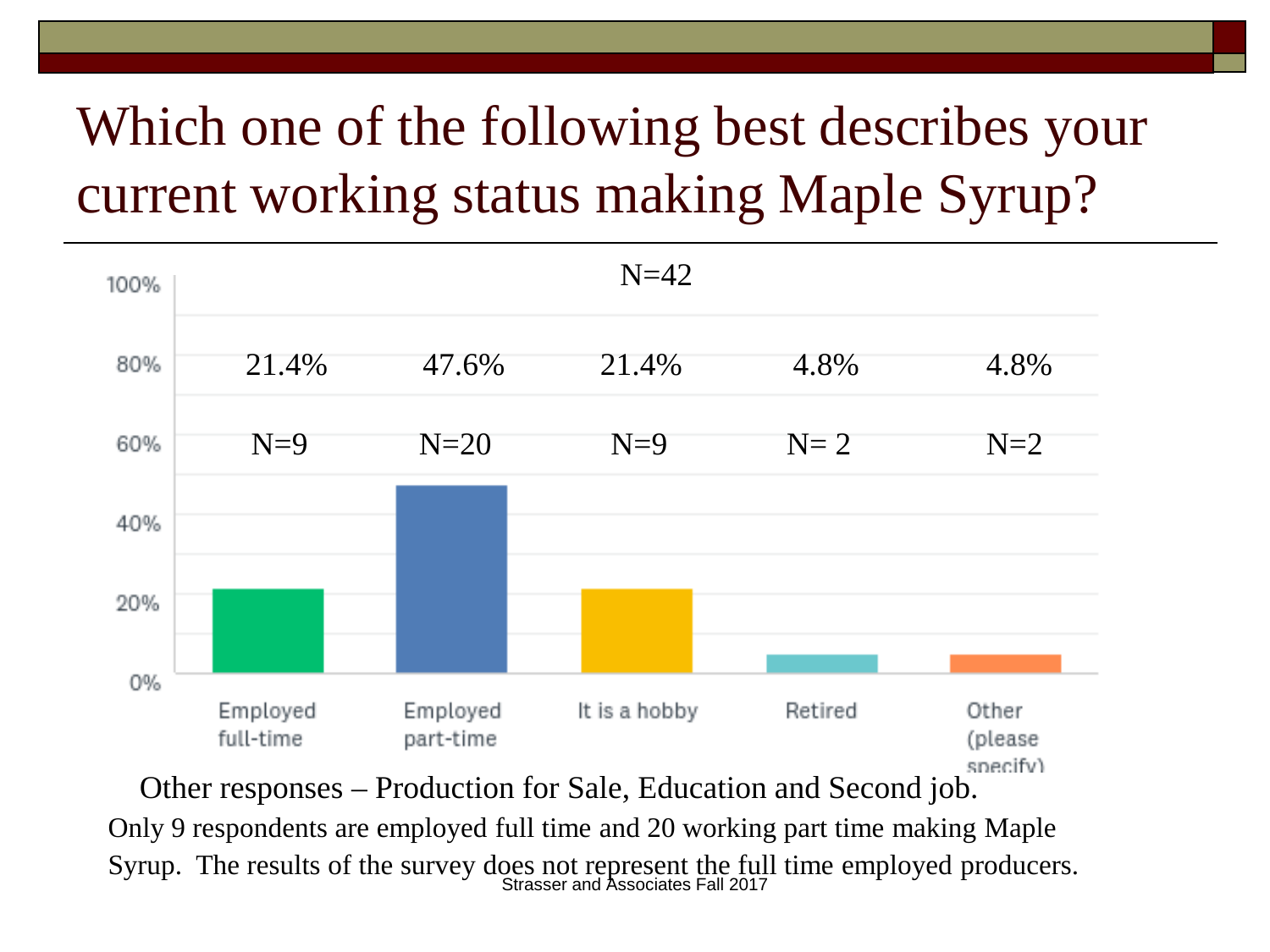# What is your gender?

 $N=42$ 

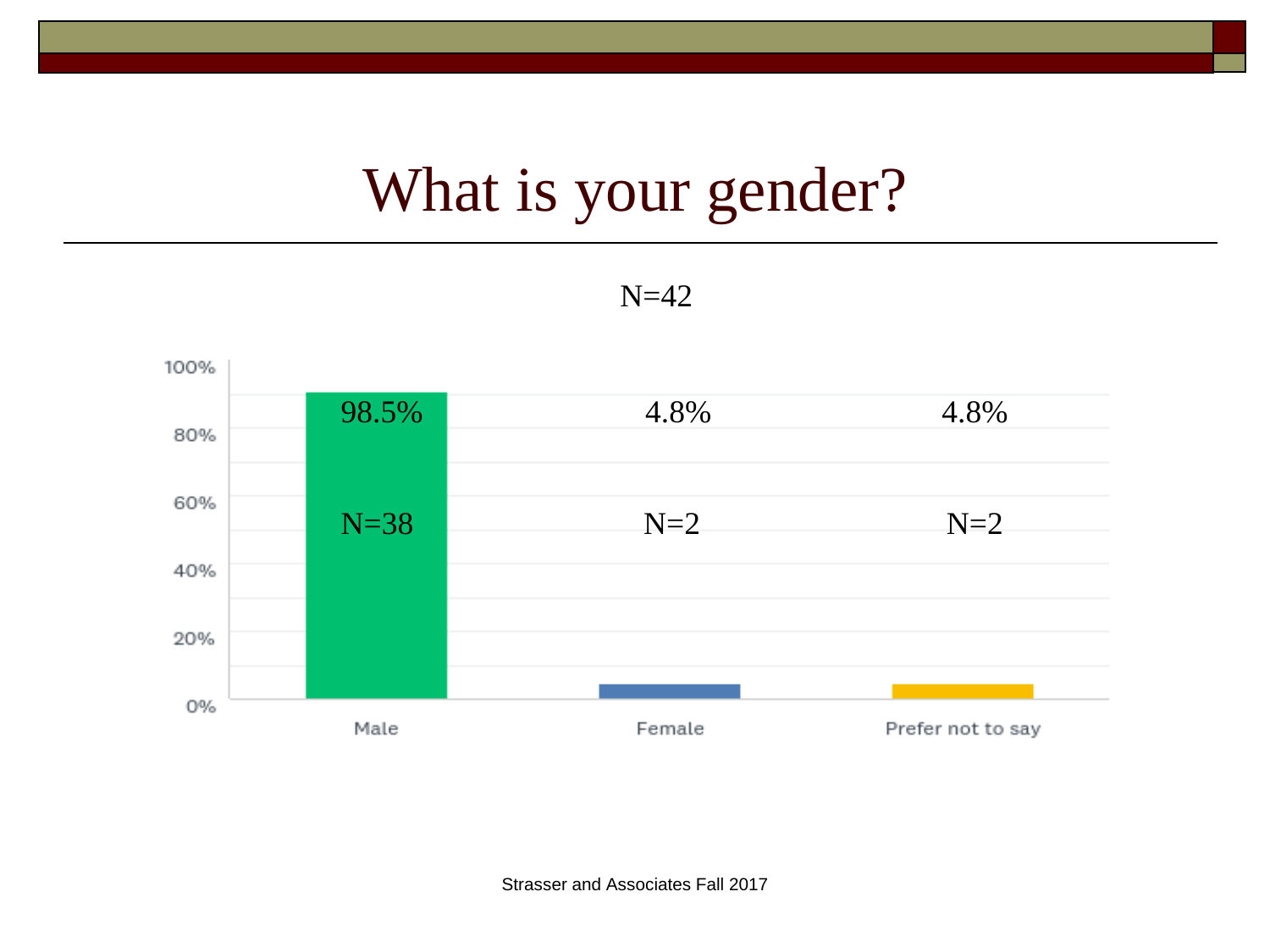- Maple Council has an abundant of opportunities to promote and position Maple Syrup as PA brand.
- Based on the Qualitative Consumer research; consumers wanted to support PA products and are looking for recipes, product pairing and innovative uses for Maple Syrup.
- Education is one of the keys to promoting Maple Syrup to both your members, retailers and consumers.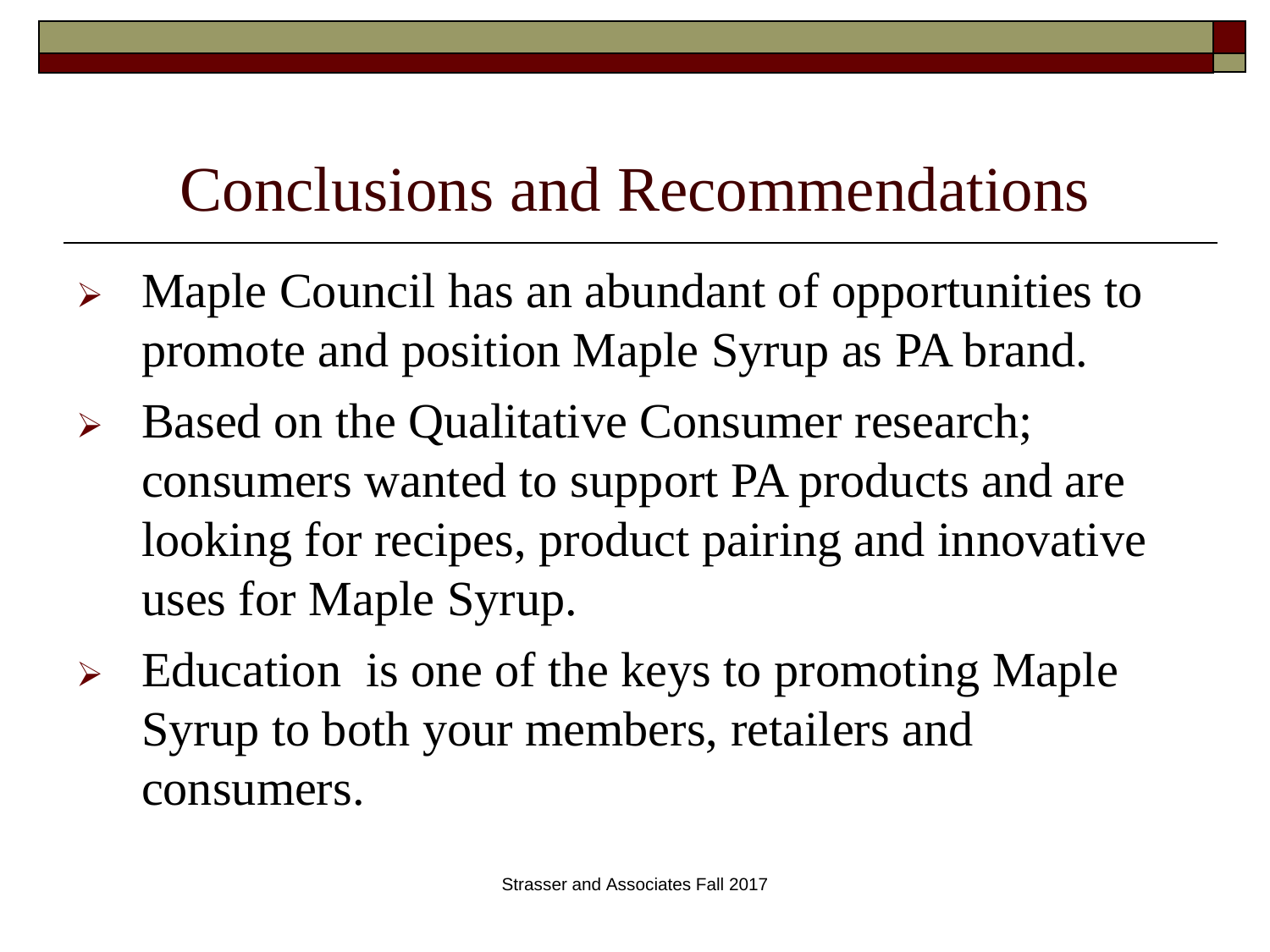- $\triangleright$  Build relationships with PA Dept of Arigiculture and PA Preferred Program to utilized the programs and resources available to PA producers.
- $\triangleright$  Collaborate with PA manufacturers, retailers and distilleries to innovate ideas for Maple flavored products and maple syrup as an ingredient.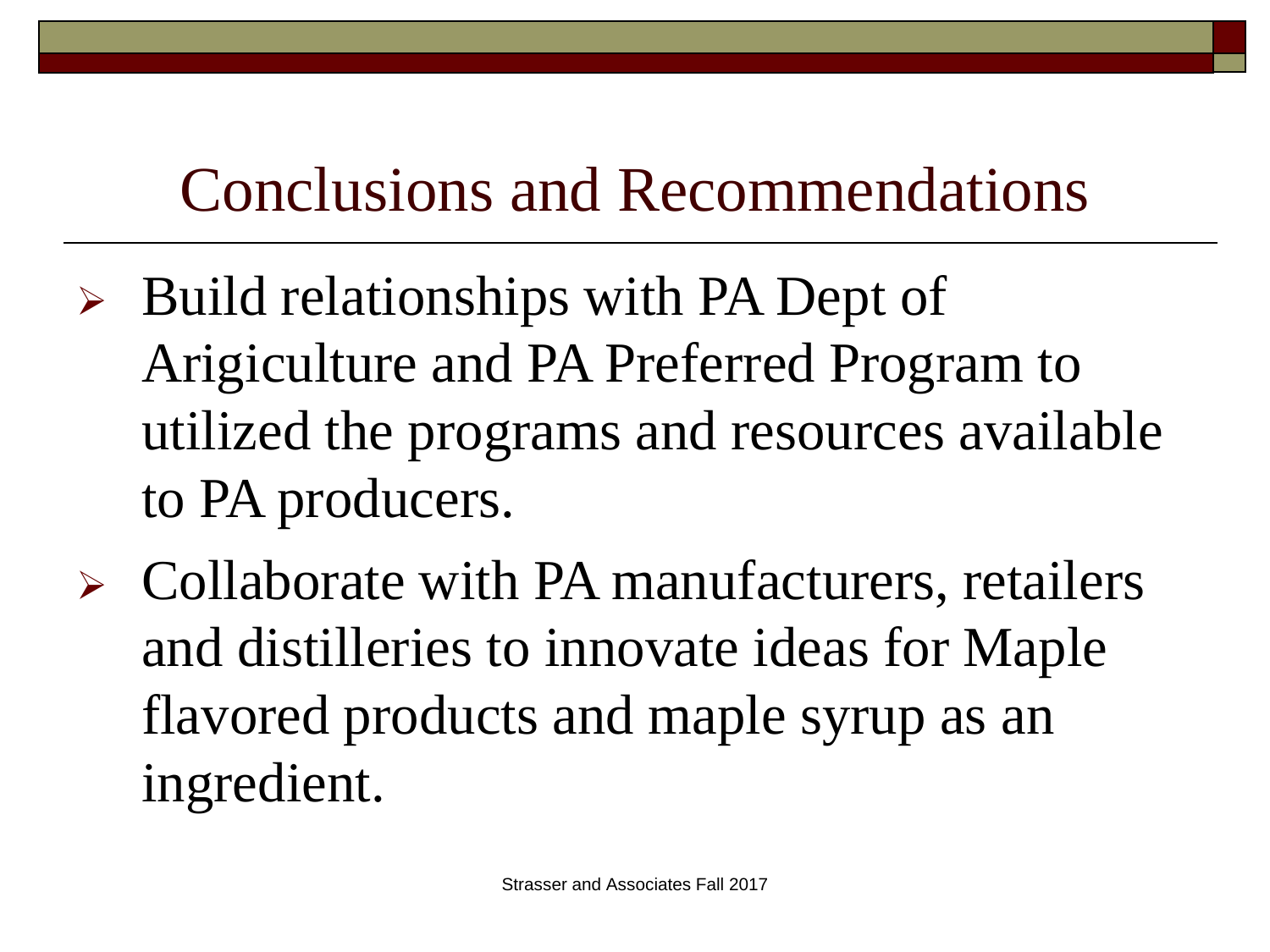- $\triangleright$  Hire a marketing/pr person to negotiate additional shelf space in multiple section of retail outlets.
- $\triangleright$  Contract a sales person to negotiate with manufactures and private label companies to use PA Maple syrup as an ingredient or product rather than using other state and Canadian maple syrup.
- $\triangleright$  Partner with a company to conduct in-store tastings and provide recipes to consumers.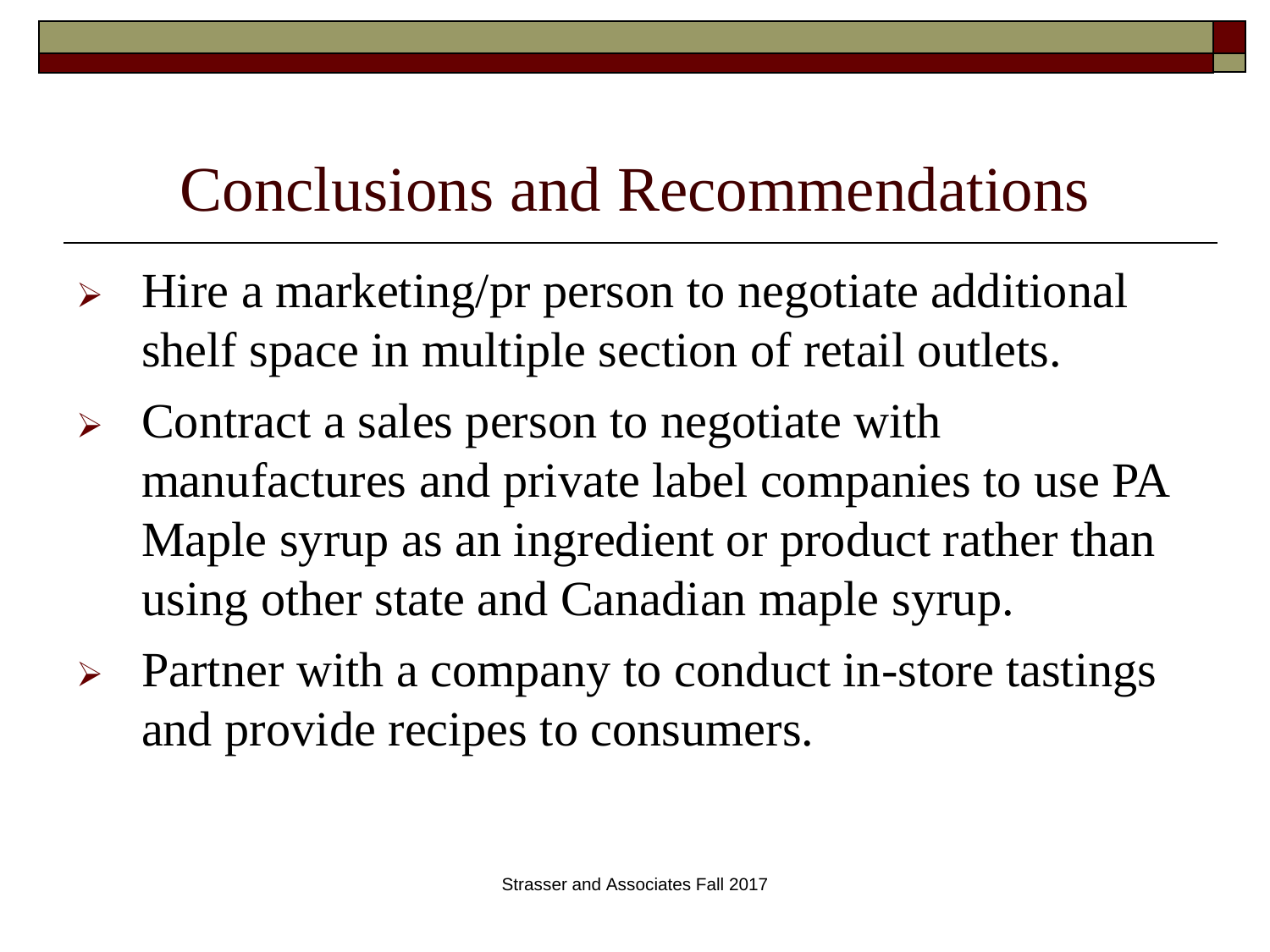- Encourage producers/hobbyists to become more engaged in learning opportunities through industry meetings, speaker series and webinars.
- $\triangleright$  Continue writing grants to continue education and development for members of the Maple Council.